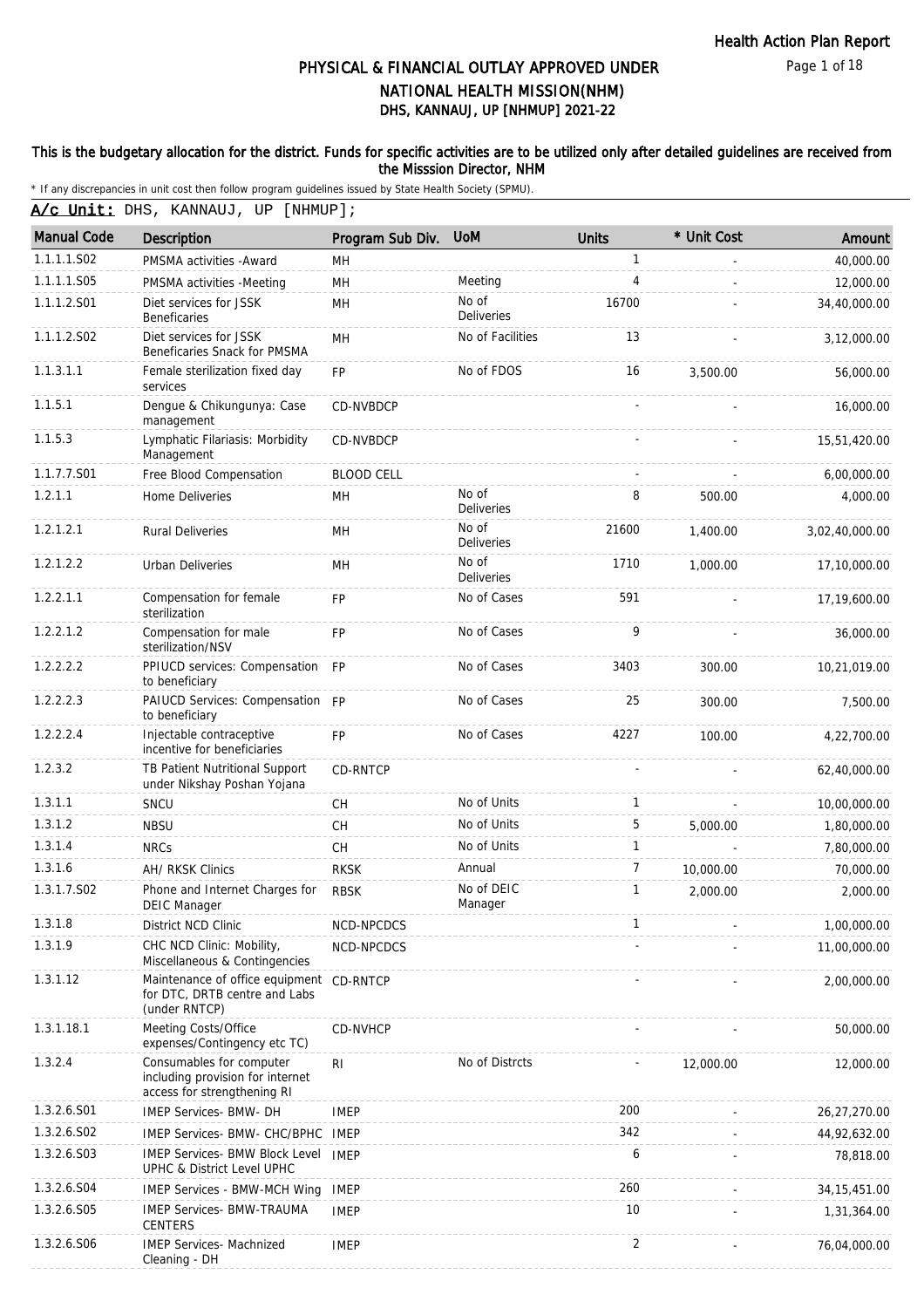### This is the budgetary allocation for the district. Funds for specific activities are to be utilized only after detailed guidelines are received from the Misssion Director, NHM

| <b>Manual Code</b> | <b>Description</b>                                                                                                                                                                                           | Program Sub Div. | <b>UoM</b>           | <b>Units</b> | * Unit Cost | Amount       |
|--------------------|--------------------------------------------------------------------------------------------------------------------------------------------------------------------------------------------------------------|------------------|----------------------|--------------|-------------|--------------|
| 1.3.2.6.S07        | <b>IMEP Services- Machnized</b><br>Cleaning - MCH Wing (100 Bed)                                                                                                                                             | <b>IMEP</b>      |                      | $\mathbf{1}$ |             | 37,18,000.00 |
| 1.3.2.6.S09        | <b>IMEP Services- Mechanized</b><br>Laundry- District Level Hospital                                                                                                                                         | <b>IMEP</b>      |                      | 2            |             | 37,72,000.00 |
| 1.3.2.6.S10        | IMEP Services- Cleaning -<br>CHC/BPHC                                                                                                                                                                        | <b>IMEP</b>      | per bed per<br>month | 342          | 548.35      | 22,50,428.00 |
| 1.3.2.6.S11        | IMEP Services-Cleaning - MCH<br>Wing                                                                                                                                                                         | <b>IMEP</b>      | per bed per<br>month | 160          | 548.35      | 10,52,832.00 |
| 1.3.2.6.S12        | IMEP Services-Cleaning -<br><b>TRAUMA CENTERS</b>                                                                                                                                                            | <b>IMEP</b>      | per bed per<br>month | 10           | 548.35      | 65,802.00    |
| 1.3.2.6.S17        | <b>IMEP Services- Mechanized</b><br>Laundry- MCH Wing (100 Bed)                                                                                                                                              | <b>IMEP</b>      |                      | 1            |             | 13,45,000.00 |
| 2.2.1              | POL for Family Planning/ Others                                                                                                                                                                              | FP               | No of FDOS           | 16           | 1,000.00    | 16,000.00    |
| 2.2.2              | Mobility & Communication<br>support for AH counsellors &<br><b>RKSK Coordinators</b>                                                                                                                         | <b>RKSK</b>      |                      | 9            |             | 1,22,400.00  |
| 2.2.3              | Mobility support for RBSK Mobile RBSK<br>health team                                                                                                                                                         |                  | No of Vehicle        | 16           | 33,000.00   | 63,36,000.00 |
| 2.2.4              | Support for RBSK: CUG<br>connection per team and rental                                                                                                                                                      | <b>RBSK</b>      | No of Team           | 16           | 200.00      | 38,400.00    |
| 2.2.11             | Any Other                                                                                                                                                                                                    |                  |                      |              |             | 1,23,000.00  |
| 2.3.1.1.2          | Monthly Village Health and<br><b>Nutrition Days</b>                                                                                                                                                          | R <sub>l</sub>   | No of Session        | 4795         | 100.00      | 4,79,500.00  |
| 2.3.1.5            | Organizing Adolescent Health<br>day                                                                                                                                                                          | <b>RKSK</b>      | AHD                  | 192          | 2,500.00    | 4,80,000.00  |
| 2.3.1.6            | Organising Adolescent Friendly<br>Club meetings at subcentre<br>Level                                                                                                                                        | <b>RKSK</b>      | <b>AFC Meeting</b>   | 384          | 250.00      | 96,000.00    |
| 2.3.1.9            | Focus on slum & underserved<br>areas in urban areas/alternative<br>vaccinator for slums                                                                                                                      | RI               | No of<br>Vaccinators | 36           | 2,100.00    | 75,600.00    |
| 2.3.1.10           | Mobility support for mobile<br>health team/ TA/DA to<br>vaccinators                                                                                                                                          | R <sub>1</sub>   | No of Vehicle        | 2            | 3,96,000.00 | 7,92,000.00  |
| 2.3.1.11           | Outreach for demand<br>generation, testing and<br>treatment of Viral Hepatitis<br>through Mobile Medical<br>Units/NGOs/CBOs/etc                                                                              | CD-NVHCP         |                      |              |             | 20,000.00    |
| 2.3.2.3            | DMHP: Targeted interventions at NCD-NMHP<br>community level Activities &<br>interventions targeted at<br>schools, colleges, workplaces,<br>out of school adolescents, urban<br>slums and suicide prevention. |                  |                      |              |             | 6,00,000.00  |
| 2.3.3.2            | Screening and free spectacles to<br>school children                                                                                                                                                          | NCD-NPCB         | No of Cases          |              |             | 5,81,350.00  |
| 2.3.3.3            | Screening and free spectacles<br>for near work to Old Person                                                                                                                                                 | NCD-NPCB         | No of Cases          |              |             | 2,90,675.00  |
| 2.3.3.4.1          | Coverage of Public School and<br>Private school                                                                                                                                                              | NCD-NTCP         |                      | 1            |             | 4,99,660.00  |
| 2.3.3.4.5          | Sensitization campaign for<br>college students                                                                                                                                                               | NCD-NTCP         |                      | $\mathbf{1}$ |             | 2,00,000.00  |
| 3.1.1.3.2.S01      | ASHA/AWW/Volunteer Incentive<br>for detection of leprosy                                                                                                                                                     | CD-NLEP          |                      |              |             | 50,250.00    |
| 3.1.1.3.2.S02      | ASHA Incentive for PB<br>(Treatment completion)                                                                                                                                                              | CD-NLEP          |                      |              |             | 38,400.00    |
| 3.1.1.3.2.S03      | ASHA Incentive for MB<br>(Treatment completion)                                                                                                                                                              | CD-NLEP          |                      |              |             | 48,240.00    |
| 3.1.1.3.3          | Any Other ASHS Incentives<br>(ASHA Involvement under NLEP<br>- Sensitisation)                                                                                                                                | CD-NLEP          |                      |              |             | 29,600.00    |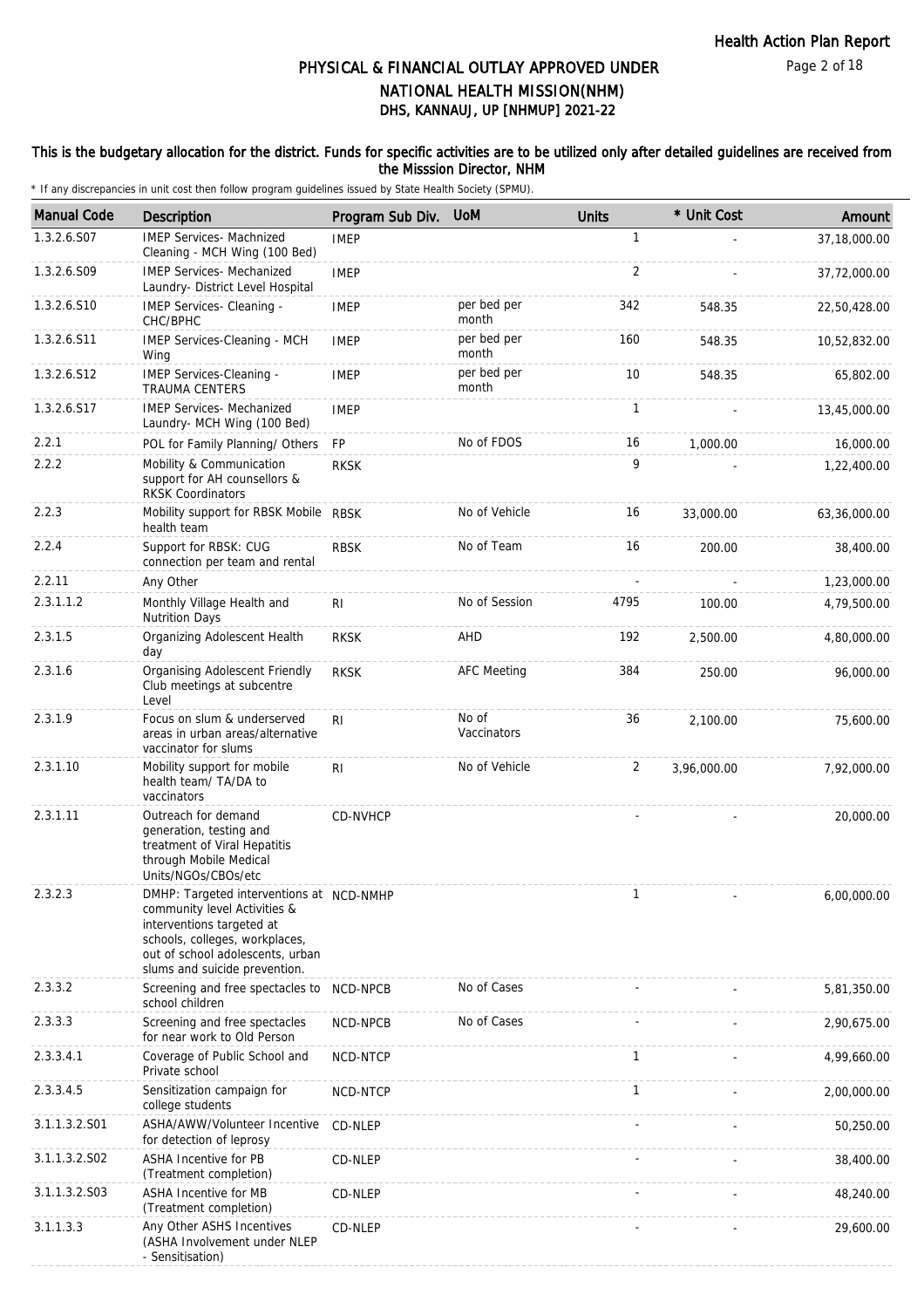### This is the budgetary allocation for the district. Funds for specific activities are to be utilized only after detailed guidelines are received from the Misssion Director, NHM

| <b>Manual Code</b> | <b>Description</b>                                                                                                   | Program Sub Div. | <b>UoM</b>                               | <b>Units</b> | * Unit Cost | Amount         |
|--------------------|----------------------------------------------------------------------------------------------------------------------|------------------|------------------------------------------|--------------|-------------|----------------|
| 3.1.1.3.A.S01      | ASHA Incentive/ Honorarium for<br>Malaria and LLIN Distribution                                                      | <b>CD-NVBDCP</b> |                                          |              |             | 2,25,000.00    |
| 3.1.1.3.A.S02      | ASHA Incentive for Dengue and<br>Chikungunya                                                                         | CD-NVBDCP        |                                          |              |             | 14,70,000.00   |
| 3.1.1.3.A.S05      | Honorarium for Drug Distribution<br>including ASHAs and supervisors<br>involved in MDA                               | CD-NVBDCP        |                                          |              |             | 43,80,300.00   |
| 3.1.1.4.A.1.S01    | ASHA Incentive Filling of CBAC<br>forms and familly folder of<br>patients with confirm NCD cases                     | <b>CP</b>        | No. of<br><b>Beneficiaries</b>           |              | 10.00       | 25,30,800.00   |
| 3.1.1.1.4.S09.A    | ASHA incentive for HRP<br>identification and follow up                                                               | MН               | No of HRP                                | 1800         | 300.00      | 5,40,000.00    |
| 3.1.1.1.1.S01      | JSY Incentive to ASHA                                                                                                | MH               | No of<br><b>Deliveries</b>               | 20700        |             | 1,24,20,000.00 |
| 3.1.1.1.1.S03      | National Iron Plus Incentive for<br>mobilizing children and/or<br>ensuring compliance and<br>reporting (6-59 months) | <b>CH</b>        | No of ASHA                               | 1464         | 50.00       | 4,39,200.00    |
| 3.1.1.1.2.S01      | ASHA incentive under MAA<br>programme @ Rs 100 per ASHA<br>for quarterly mother's meeting                            | <b>CH</b>        | No of ASHA                               | 1464         | 100.00      | 5,85,600.00    |
| 3.1.1.1.2.S02      | Incentive for Home Based<br>Newborn Care programme                                                                   | <b>CH</b>        | No. of Child                             | 29695        | 250.00      | 74,23,750.00   |
| 3.1.1.1.2.S04      | Incentive for referral of SAM<br>cases to NRC and for follow up<br>of discharge SAM children from<br><b>NRCs</b>     | <b>CH</b>        | No.of SAM<br>Child referal &<br>followup | 1            | 150.00      | 28,800.00      |
| 3.1.1.1.2.S05      | Incentive for National<br>Deworming Day for mobilising<br>out of school children                                     | <b>RKSK</b>      | ASHA                                     | 1581         | 100.00      | 1,58,100.00    |
| 3.1.1.1.2.S06      | Incentive for IDCF for<br>prophylactic distribution of ORS<br>to family with under-five<br>children.                 | <b>CH</b>        | No of ASHA                               | 1464         | 100.00      | 1,46,400.00    |
| 3.1.1.1.2.S07      | Incentive to ASHA for Quaterly<br>Visit Under HBYC                                                                   | СH               | No of Children                           | 15961        | 50.00       | 39,90,250.00   |
| 3.1.1.1.3.S01      | ASHA Incentive under<br>Immunzation                                                                                  | R <sub>l</sub>   | No of Children                           | 39362        | 225.00      | 88,56,360.00   |
| 3.1.1.1.4.S08      | ASHA incentive for injectable<br>contraceptive (Antara)                                                              | <b>FP</b>        | No of Cases                              | 2800         | 100.00      | 2,80,000.00    |
| 3.1.1.1.4.S09.B    | Reimbursement of travel<br>expenses for accompanying a<br>women to facility for medical<br>abortion                  | FP               | No of Cases                              | 20           | 225.00      | 4,500.00       |
| 3.1.1.1.4.S09.C    | Reimbursement of travel<br>expenses for accompanying a<br>women to facility for surgical<br>abortion (MVA/EVA)       | <b>FP</b>        | No of Cases                              | 20           | 150.00      | 3,000.00       |
| 3.1.1.1.4.S01      | ASHA Incentives under Saas<br>Bahu Sammellan                                                                         | FP               | No of Events                             | 1181         | 100.00      | 1,18,100.00    |
| 3.1.1.1.4.S02      | ASHA Incentives under Nayi Pehl FP<br>Kit                                                                            |                  | No of Kits                               | 5856         | 100.00      | 5,85,600.00    |
| 3.1.1.1.4.S04      | ASHA PPIUCD incentive for<br>accompanying the client for<br>PPIUCD insertion                                         | <b>FP</b>        | No of Cases                              | 4477         | 150.00      | 6,71,519.00    |
| 3.1.1.1.4.S05      | ASHA PAIUCD incentive for<br>accompanying the client for<br>PAIUCD insertion                                         | FP               | No. of cases                             | 25           | 150.00      | 3,750.00       |
| 3.1.1.1.4.S06.A    | ASHA incentive under ESB<br>scheme for promoting spacing of<br>births between 02 children                            | <b>FP</b>        | No. of cases                             | 1295         | 500.00      | 6,47,500.00    |
| 3.1.1.1.4.S06.B    | ASHA incentive under ESB<br>scheme for promoting spacing of<br>02 years after marriage                               | FP               | No. of cases                             | 1255         |             | 6,27,500.00    |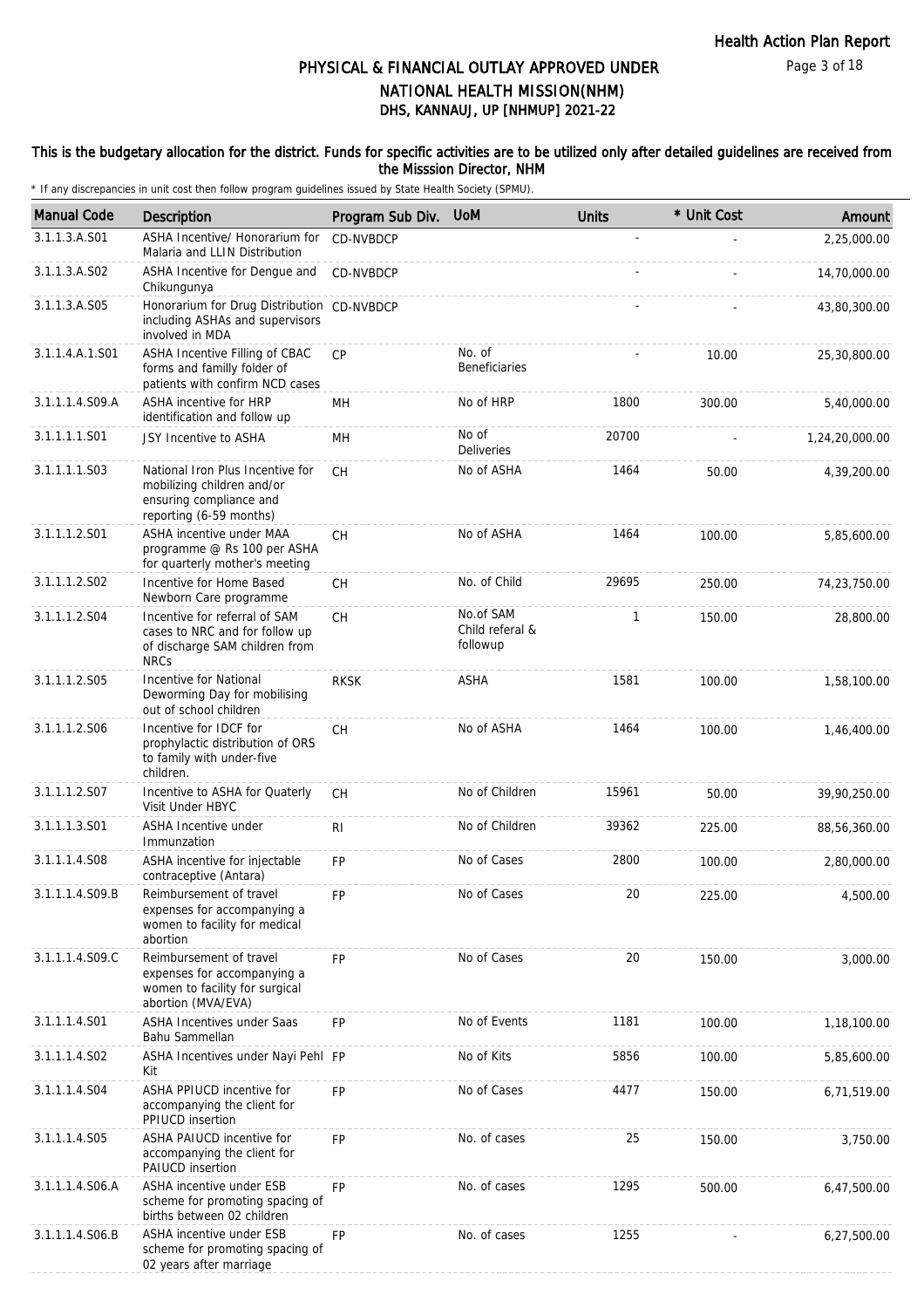### This is the budgetary allocation for the district. Funds for specific activities are to be utilized only after detailed guidelines are received from the Misssion Director, NHM

| <b>Manual Code</b> | Description                                                                                                                       | Program Sub Div. | <b>UoM</b>                            | <b>Units</b> | * Unit Cost | Amount         |
|--------------------|-----------------------------------------------------------------------------------------------------------------------------------|------------------|---------------------------------------|--------------|-------------|----------------|
| 3.1.1.1.4.S07      | ASHA incentive under ESB<br>scheme for promoting Adoption<br>of Limiting Method upto Two<br>Children                              | FP               | No of Cases                           | 96           | 1,000.00    | 96,000.00      |
| 3.1.1.1.5.S02      | Incentive for mobilizing<br>adolescents and community for<br>AHD                                                                  | <b>RKSK</b>      | <b>ASHA</b>                           | 240          | 200.00      | 1,92,000.00    |
| 3.1.1.5            | ASHA incentives for routine<br>activities                                                                                         | CP               | No. of Rural &<br>Rurban ASHA         |              | 2,000.00    | 3,63,36,000.00 |
| 3.1.1.6.S01        | Incentive to ASHA Facilitator for<br>CBAC, HRP and SAM Tracking                                                                   | CP               | No of AF                              |              | 1,700.00    | 15,30,000.00   |
| 3.1.1.6.S02        | Incentive to ASHA for Health<br>Promotion Day                                                                                     | <b>CP</b>        | No. of Rural &<br>Rurban ASHA         |              | 200.00      | 36,33,600.00   |
| 3.1.1.6.S03        | Incentive to ASHA under PMMVY CP                                                                                                  |                  | No. of<br><b>Beneficiaries</b>        |              | 100.00      | 10,83,600.00   |
| 3.1.1.6.S04        | ASHA Beema- Pradhan Mantri<br>Jeevan Jyoti & Suraksh Bima<br>Yojna                                                                | CP               |                                       |              |             | 5,34,774.00    |
| 3.1.1.6.S05        | Mother Group Meeting                                                                                                              | <b>CP</b>        | No. of Rural &<br>Rurban ASHA         |              |             | 43,34,400.00   |
| 3.1.3.1.1.S01      | Asha/ Asha Sangni Uniform                                                                                                         | <b>CP</b>        | No. of<br>Rural, Rurban<br>ASHA & AF  |              | 600.00      | 9,73,800.00    |
| 3.1.3.1.1.S02      | Asha/ Asha Sangni Umbrella                                                                                                        | CP               | No. of<br>Rural, Rurban<br>ASHA & AF  |              | 200.00      | 3,24,600.00    |
| 3.1.3.1.3          | Awards to ASHA's/Link workers                                                                                                     | <b>CP</b>        | No. of<br>Rural, Urban<br>Rurban ASHA |              | 300.00      | 4,99,600.00    |
| 3.1.3.1.6          | Supervision costs by ASHA<br>facilitators (Shangni) (12<br>months)                                                                | CP               | No of AF                              |              | 7,200.00    | 64,80,000.00   |
| 3.1.1.1.3.S02.A    | Mobilization of children through<br>ASHA or other mobilizers                                                                      | <b>RI</b>        | No of Session                         | 20271        | 150.00      | 30,40,650.00   |
| 3.1.3.5.S01        | Incentive for other link workers<br>for Prepration of Due List of<br>Childrens to be immunized                                    | R <sub>l</sub>   | No of Session                         | 288          | 100.00      | 28,800.00      |
| 3.1.2.10.S03       | Incentive to ASHA Cluster<br>Meeting                                                                                              | CP               |                                       |              |             | 21,29,400.00   |
| 3.2.3.1.1          | <b>Treatment Supporter</b><br>Honorarium (Rs 1000)                                                                                | CD-RNTCP         |                                       |              |             | 16,20,000.00   |
| 3.2.3.1.2          | <b>Treatment Supporter</b><br>Honorarium (Rs 5000)                                                                                | <b>CD-RNTCP</b>  |                                       |              |             | 1,75,500.00    |
| 3.2.3.1.3          | Incentive for informant (Rs 500)                                                                                                  | CD-RNTCP         |                                       |              |             | 2,67,750.00    |
| 3.2.3.1.4.S01      | State/District TB Forums                                                                                                          | CD-RNTCP         |                                       |              |             | 5,000.00       |
| 3.2.3.1.4.SO2      | Community Engagement<br>activities /Incentive for<br>community<br>volunteers/supervisors /LT etc<br>undertaking ACF               | CD-RNTCP         |                                       |              |             | 13,20,000.00   |
| 3.2.1.1.S02        | Other activities under Mission<br>Parivar Vikas: Demand<br>Generation (Saas Bahu<br>Sammellan)                                    | <b>FP</b>        | No of Events                          | 1181         | 1,500.00    | 17,71,500.00   |
| 3.2.1.2            | Incentives for Peer Educators                                                                                                     | <b>RKSK</b>      | Peer Educator                         | 960          | 50.00       | 5,76,000.00    |
| 3.2.2.1.1.S01      | Operational cost for Spray<br>Wages                                                                                               | CD-NVBDCP        |                                       |              |             | 8,18,486.00    |
| 3.3.3.2            | Training of PRI's<br>representatives/ Police<br>personnel/ Teachers/ Transport<br>personnel/ NGO personnel/<br>other stakeholders | NCD-NTCP         |                                       | $\mathbf{1}$ |             | 30,000.00      |
| 3.3.3.3            | Training of PRI under National                                                                                                    | NCD-NPCCHH       |                                       | 1            |             | 70,000.00      |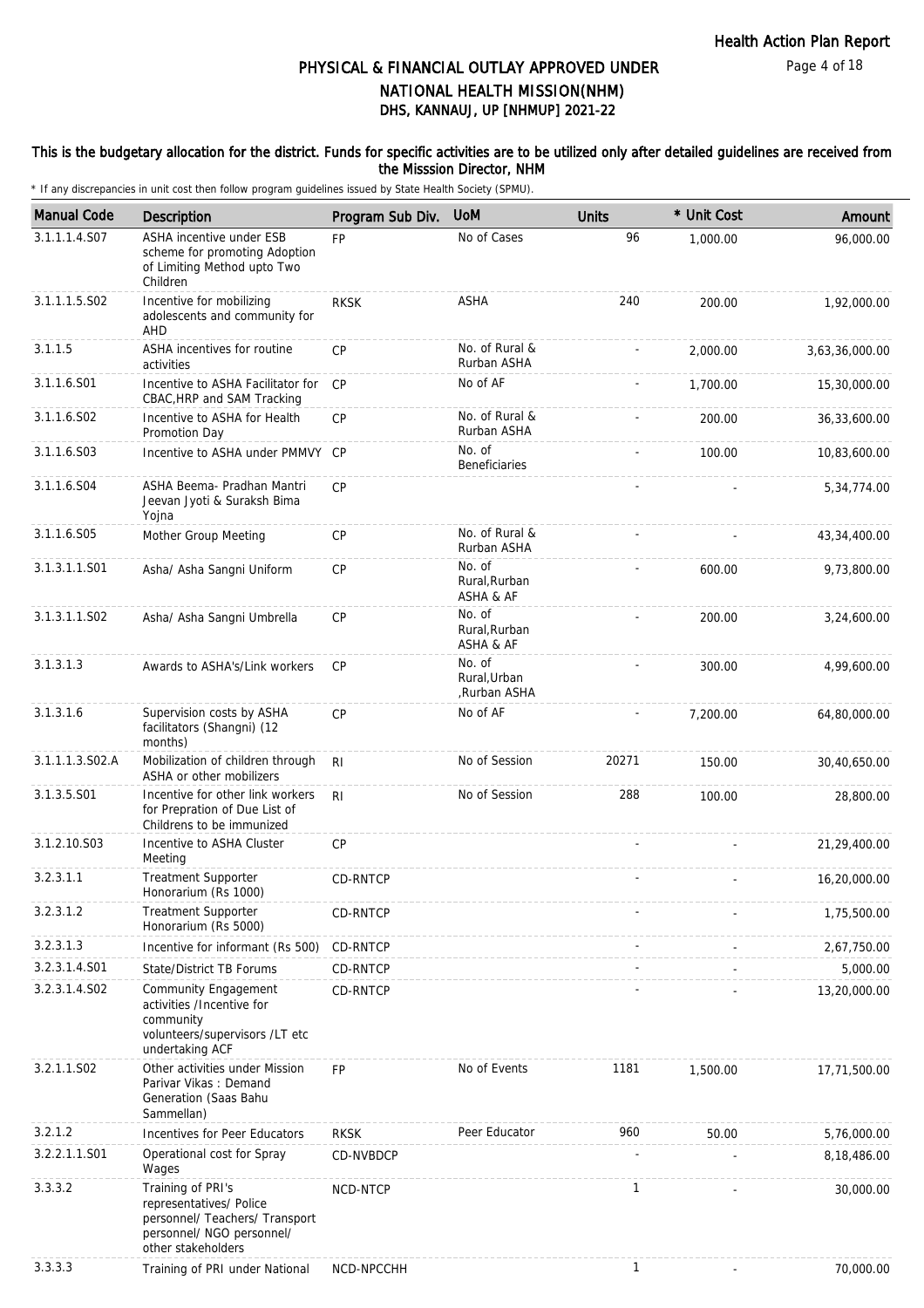### This is the budgetary allocation for the district. Funds for specific activities are to be utilized only after detailed guidelines are received from the Misssion Director, NHM

| <b>Manual Code</b> | Description                                                           | Program Sub Div. | <b>UoM</b>                        | <b>Units</b> | * Unit Cost | Amount         |
|--------------------|-----------------------------------------------------------------------|------------------|-----------------------------------|--------------|-------------|----------------|
|                    | Program for Climate Change and<br>Human Health (NPCCHH)               |                  |                                   |              |             |                |
| 3.3.4.S01          | <b>AAA Platform</b>                                                   | CP               | No. of Rural &<br>Rurban ASHA     |              | 75.00       | 23,80,500.00   |
| 4.1.1              | <b>District Hospitals</b>                                             | CP               | No. of DH                         | 2            | 5,00,000.00 | 10,00,000.00   |
| 4.1.3              | <b>Community Health Centers</b>                                       | CP               | No of CHC                         | 11           | 2,50,000.00 | 27,50,000.00   |
| 4.1.4              | <b>Primary Health Centers</b>                                         | <b>CP</b>        | No of PHC                         | 32           | 87,500.00   | 28,00,000.00   |
| 4.1.5              | Sub Centers                                                           | <b>CP</b>        | No. of Sub<br>Centre              |              | 10,000.00   | 18,80,000.00   |
| 4.1.6              | Village Health Sanitation &<br><b>Nutrition Committee</b>             | <b>CP</b>        | No. of VHSNC                      |              | 10,000.00   | 61,30,000.00   |
| 4.1.7.S01          | H&WC Additional Untied Grant-<br><b>SC</b>                            | CP               | No. of HWC-<br><b>SC</b>          |              | 30,000.00   | 34,10,000.00   |
| 4.1.7.S02          | H&WC Additional Untied Grant-<br><b>PHC</b>                           | <b>CP</b>        | No. of HWC-<br>PHC                |              | 50,000.00   | 14,00,000.00   |
| 5.1.1.2.8          | Infrastructure strengthening of<br>SC to H&WC                         | <b>CP</b>        | No. of HWC-<br>SC                 |              | 7,00,000.00 | 2,97,00,000.00 |
| 5.1.1.2.9          | Infrastructure strengthening of<br>PHC to H&WC                        | CP               | No. of HWC-<br>PHC                |              | 2,74,000.00 | 21,92,000.00   |
| 5.1.2              | Sub Centre Rent and<br>Contingencies                                  | <b>CP</b>        |                                   |              |             | 7,38,000.00    |
| 5.3.9              | Safety Pits                                                           | RI               | No of piece                       | 4            | 6,000.00    | 24,000.00      |
| 5.3.14             | Civil Works under RNTCP                                               | CD-RNTCP         |                                   |              |             | 80,000.00      |
| 6.1.1.1.2.S02      | FRU Strengthening                                                     | MH               | List of<br>Different<br>Equipment |              |             | 5,20,599.00    |
| 6.1.1.1.5          | Any other Equipment<br>(Instrument and Equipment for<br>HWC)          | MH               | List of<br>Different<br>Equipment | 4            |             | 8,00,000.00    |
| 6.1.1.2.4.S05      | Procurement of Phototherepy for CH<br><b>NBSU</b>                     |                  | No of Units                       | $\mathbf{1}$ | 65,000.00   | 65,000.00      |
| 6.1.1.2.4.S06      | Procurement of Radiant Warmer CH<br>for NBSU                          |                  | No of Units                       | $\mathbf{1}$ | 65,000.00   | 60,000.00      |
| 6.1.1.3.3          | Minilap kits                                                          | <b>FP</b>        | No of Kits                        | 5            | 3,000.00    | 15,000.00      |
| 6.1.1.3.5          | PPIUCD forceps                                                        | FP               | No of Kelly<br>forcep             | 25           | 600.00      | 15,000.00      |
| 6.1.5.1.1          | Grant-in-aid for Vision Centre<br>(PHC) (Govt.)                       | NCD-NPCB         |                                   |              |             | 1,00,000.00    |
| 6.1.1.21.1         | Recurring GIA: Machinery &<br>Equipment for DH                        | NCD-NPHCE        |                                   | $\mathbf{1}$ |             | 1,50,000.00    |
| 6.1.2.6.F1.S03     | IT Recurring Expenses for PHC                                         | CP               |                                   |              |             | 1,00,000.00    |
| 6.1.2.6.F1.S04     | Laptop for HWC-PHC                                                    | <b>CP</b>        |                                   |              |             | 5,20,000.00    |
| 6.1.4.3.1          | <b>MCR</b>                                                            | CD-NLEP          |                                   |              |             | 60,000.00      |
| 6.1.4.3.2          | Aids/Appliance                                                        | CD-NLEP          |                                   |              |             | 17,000.00      |
| 6.1.4.3.3          | Equipment                                                             | CD-NLEP          |                                   |              |             | 5,000.00       |
| 6.1.6.1            | Repairs of Laparoscopes                                               |                  | No of<br>Laproscopes              | 1            | 25,000.00   | 25,000.00      |
| 6.1.6.7            | Any Other blood Bank Located at BLOOD CELL<br><b>Medical Collages</b> |                  |                                   |              |             | 2,50,000.00    |
| 6.2.1.1.A7.S05.a   | Drugs & Consumables Normal<br>Delivery L1 Facility                    | MН               | No of<br><b>Deliveries</b>        | 8500         |             | 1,70,000.00    |
| 6.2.1.1.A7.S05.b   | Drugs & Consumables Normal<br>Delivery L2 Facility                    | MH               | No of<br>Deliveries               | 11900        |             | 4,76,000.00    |
| 6.2.1.1.A7.S05.c   | Drugs & Consumables Normal<br>Delivery L3 Facility                    | MН               | No of<br>Deliveries               | 2900         |             | 2,32,000.00    |
| 6.2.1.1.A7.S05.d   | Drugs & Consumables Caesarean MH<br>Delivery L3 Facility              |                  | No of<br>Deliveries               | 200          |             | 72,000.00      |
| 6.2.1.1.A7.S05.k   | Normal Delivery L3 Medical                                            | MH               | No of<br>Deliveries               | 1900         |             | 7,60,000.00    |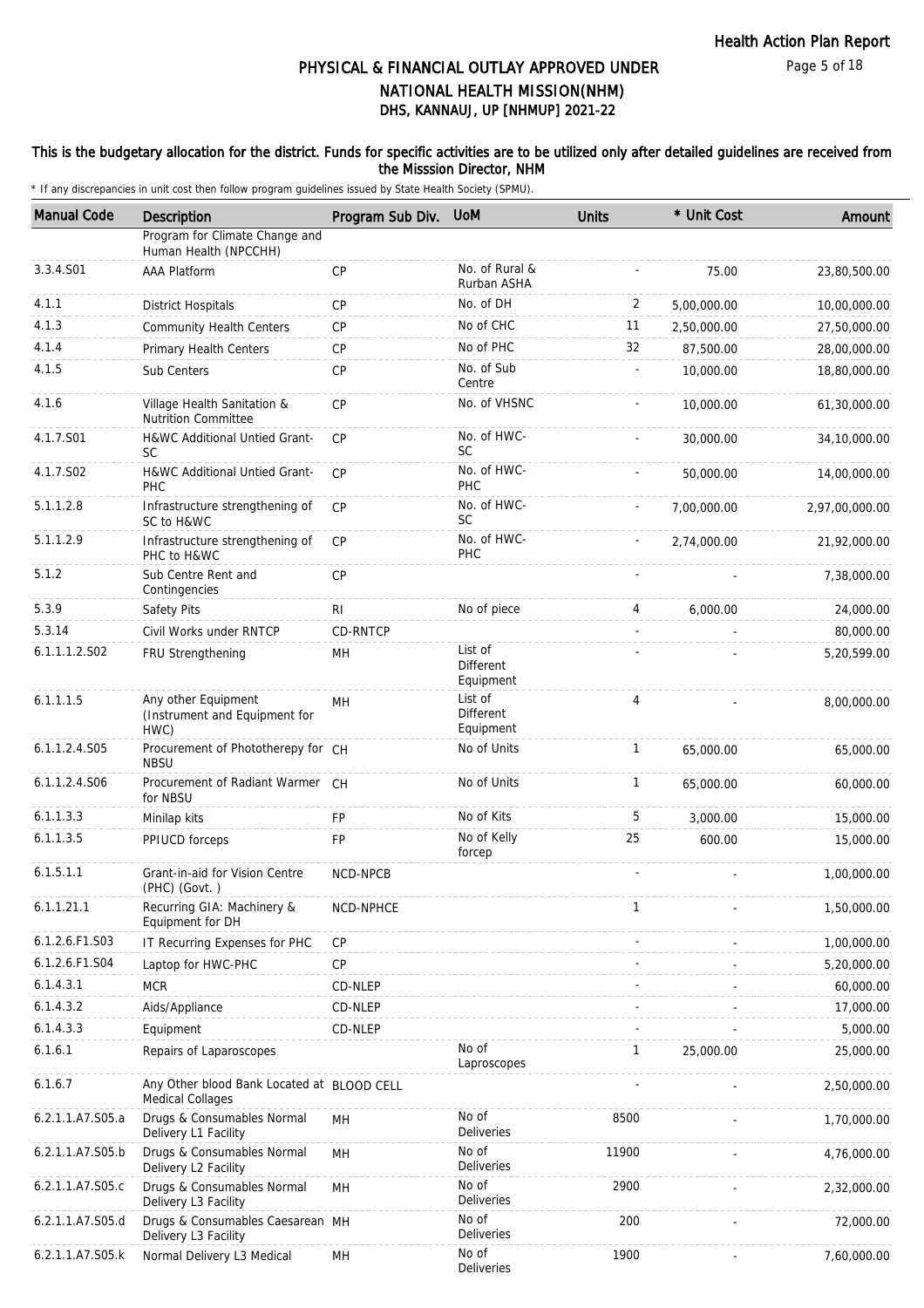### This is the budgetary allocation for the district. Funds for specific activities are to be utilized only after detailed guidelines are received from the Misssion Director, NHM

| <b>Manual Code</b> | <b>Description</b>                                                                                         | Program Sub Div.  | <b>UoM</b>                                                | <b>Units</b> | * Unit Cost | Amount         |
|--------------------|------------------------------------------------------------------------------------------------------------|-------------------|-----------------------------------------------------------|--------------|-------------|----------------|
|                    | College (A Category @ Rs.400)                                                                              |                   |                                                           |              |             |                |
| 6.2.1.2.2.12       | AEFI kit under RI Program                                                                                  | <b>RI</b>         | No. of Kits                                               | 50           | 200.00      | 10,000.00      |
| 6.2.1.3.1          | Nayi Pehl Kit                                                                                              | <b>FP</b>         | No of Kits                                                | 5856         | 220.00      | 12,88,320.00   |
| 6.2.1.5.1          | Medicine for Mobile health team                                                                            | <b>RBSK</b>       | No of Team                                                | 16           | 5,000.00    | 80,000.00      |
| 6.2.1.6.1          | Red/Black plastic bags et                                                                                  | RI                | No of Session                                             | 23976        | 9.00        | 2, 15, 784.00  |
| 6.2.1.6.2          | Bleach/Hypochlorite solution/<br>Twin bucket                                                               | RI                | No of Facilities                                          |              |             | 15,000.00      |
| 6.2.2.1.4          | Replenishment of ASHA HBNC<br>kits                                                                         | CP                | No of ASHA                                                |              | 150.00      | 1,94,400.00    |
| 6.2.2.2.2          | Drugs and Supplies for blood<br>related disorders-<br>Haemoglobinopathies                                  | <b>BLOOD CELL</b> |                                                           |              |             | 40,000.00      |
| 6.2.2.4.1          | Drugs & Supplies for Ayush                                                                                 | AYUSH             | No of Doctors                                             | 21           | 50,000.00   | 10,50,000.00   |
| 6.2.2.6.1          | Lab strengthening of SHC - HWC CP                                                                          |                   |                                                           |              |             | 23,55,000.00   |
| 6.2.2.6.2          | Lab strengthening of PHC - HWC CP                                                                          |                   |                                                           |              |             | 16,40,000.00   |
| 6.2.3.1.1          | Chloroquine phosphate tablets                                                                              | CD-NVBDCP         |                                                           |              |             | 25,000.00      |
| 6.2.3.1.2          | Primaguine tablets 2.5 mg                                                                                  | CD-NVBDCP         |                                                           |              |             | 12,500.00      |
| 6.2.3.1.3          | Primaguine tablets 7.5 mg                                                                                  | CD-NVBDCP         |                                                           |              |             | 25,000.00      |
| 6.2.3.1.8          | Dengue NS1 antigen kit                                                                                     | CD-NVBDCP         |                                                           |              |             | 22,000.00      |
| 6.2.3.1.12         | RDT Malaria - bi-valent (For Non CD-NVBDCP<br>Project states)                                              |                   |                                                           |              |             | 2,13,500.00    |
| 6.2.3.2.1          | Supportive drugs, lab. Reagents                                                                            | CD-NLEP           |                                                           |              |             | 13,000.00      |
| 6.2.3.3.1          | Laboratory Materials                                                                                       | CD-RNTCP          |                                                           |              |             | 13,22,600.00   |
| 6.2.3.3.2          | Procurement of Drugs                                                                                       | CD-RNTCP          |                                                           |              |             | 6,30,000.00    |
| 6.2.4.1.1          | Assistance for<br>consumables/drugs/medicines to<br>the Govt./District Hospital for<br>Cat sx etc          | NCD-NPCB          | No of Cases                                               |              |             | 10,22,760.00   |
| 6.2.4.5.1          | Drugs & Consumables for NCD<br>Management (incl. Diabetes,<br>Hypertension, Strokes etc)for<br>whole dist. | NCD-NPCDCS        |                                                           | $\mathbf{1}$ |             | 2,00,000.00    |
| 6.2.4.5.3          | Drugs & Diagnostic for NCD<br>Management incl. Diabetes,<br>Hypertension, Strokes etc                      | NCD-NPCDCS        |                                                           |              |             | 3,30,000.00    |
| $6.1.3.2.a.$ S01   | Free Diagnostics for Pregnant<br>women under JSSK - USG on<br>PPP for PMSMA                                | MН                | No of ANC                                                 | 1200         |             | 3,60,000.00    |
| $6.1.3.2.a.$ SO2   | Free Diagnostics for Pregnant<br>women under JSSK- AVD for for<br>HIV & Syphilis at VHNDs                  | MH                | No of ANC                                                 | 223          |             |                |
| 6.1.3.2.a.S03      | Free Diagnostics for Pregnant<br>women under JSSK-MH                                                       | MН                | No of ANC                                                 | 39000        |             | 3,90,000.00    |
| 6.1.3.2.b          | Free Diagnostics for Sick infants<br>under JSSK                                                            | <b>CH</b>         | No of Units                                               | $\mathbf{1}$ |             | 1,20,000.00    |
| 6.3.1.S03          | Any other (please specify)                                                                                 |                   |                                                           |              |             | 82,00,000.00   |
| 7.5.1              | Tribal Patient Support &<br><b>Transportation Charges</b>                                                  | CD-RNTCP          |                                                           |              |             | 31,200.00      |
| 7.5.2              | Sample collecton &<br>transportation charges                                                               | CD-RNTCP          |                                                           |              |             | 2,44,725.00    |
| 8.1.1.1            | ANMs - MH                                                                                                  | MН                | No of MH ANM                                              | 167          |             | 3,23,84,602.00 |
| 8.1.1.1.S01        | ANM For New Sub-Center - CP                                                                                | CP                |                                                           |              |             | 33,82,082.00   |
| 8.1.1.2.S01        | Staff Nurses-100 Beded MCH<br>Wing Neotology                                                               | MН                | No of MCH<br>Neonatology<br>trained Staff<br><b>Nurse</b> |              |             | 56,38,943.00   |
| 8.1.1.2.S02        | Staff Nurses-100 Beded MCH                                                                                 | MH                | No of MCH                                                 |              |             | 11,36,786.00   |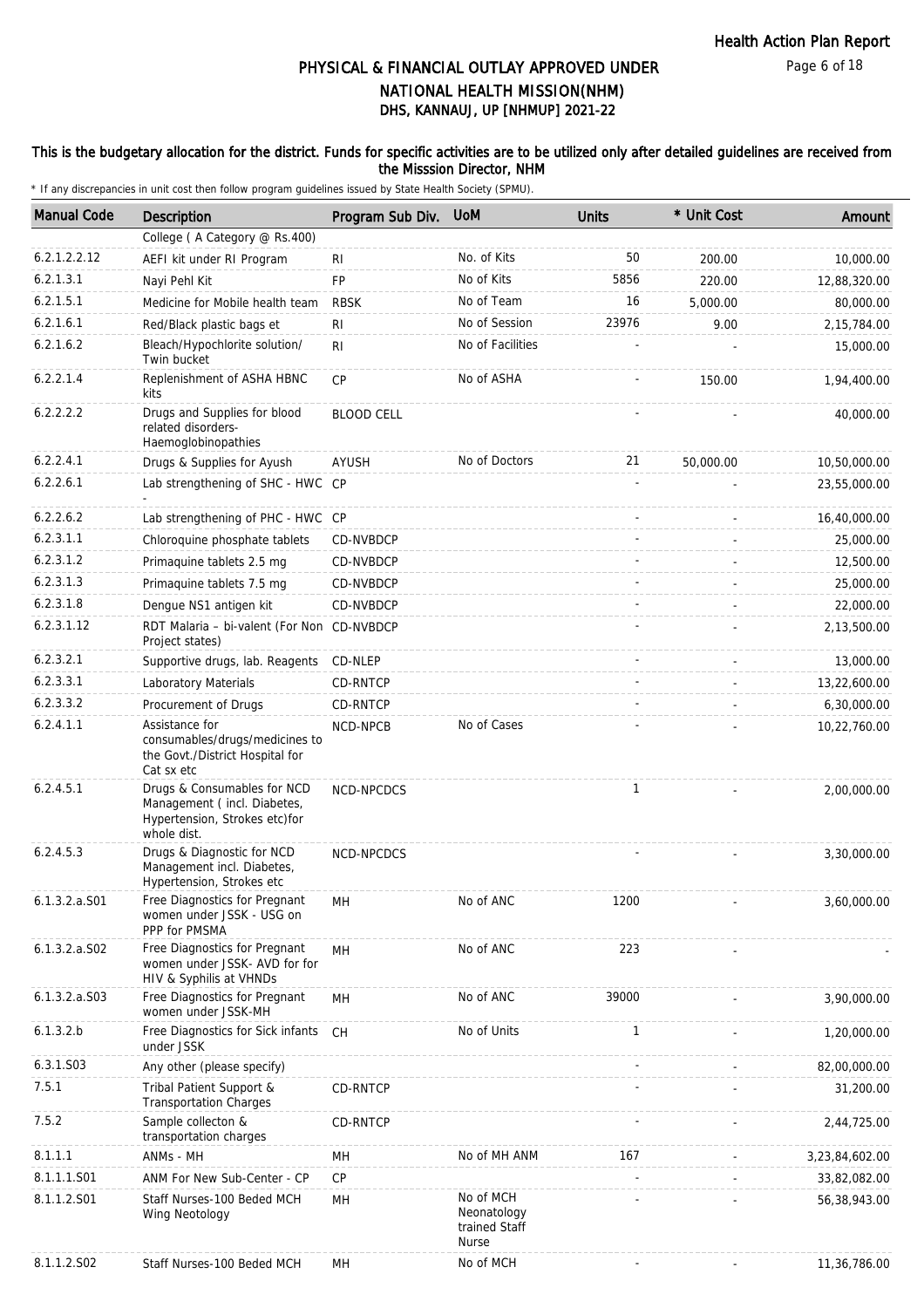### This is the budgetary allocation for the district. Funds for specific activities are to be utilized only after detailed guidelines are received from the Misssion Director, NHM

| <b>Manual Code</b> | <b>Description</b>                                                                       | Program Sub Div. | <b>UoM</b>                                              | <b>Units</b> | * Unit Cost | Amount         |
|--------------------|------------------------------------------------------------------------------------------|------------------|---------------------------------------------------------|--------------|-------------|----------------|
|                    | Wing nursing sister                                                                      |                  | Nursing Sister                                          |              |             |                |
| 8.1.1.2.S05        | Staff Nurses-MH                                                                          | MН               | No of MH<br><b>Staff Nurse</b>                          | 51           |             | 1,56,31,044.00 |
| 8.1.1.2.S11        | Staff Nurse HWC - CP                                                                     | CP               |                                                         |              |             | 58,99,619.00   |
| 8.1.1.2.S12        | Staff Nurses HWC - MH                                                                    | MH               |                                                         | 12           |             | 14,40,936.00   |
| 8.1.1.5.S01        | Laboratory Technicians -100<br>Beded MCH Wing                                            | MH               | No of MCH<br>Laboratory<br>Technician                   |              |             | 11,04,822.00   |
| 8.1.1.5.S02        | Laboratory Technicians -HR                                                               | <b>HR</b>        |                                                         | 5            |             | 13,24,080.00   |
| 8.1.1.5.S04        | Laboratory Technicians - RNTCP                                                           | CD-RNTCP         |                                                         |              |             | 29,09,696.00   |
| 8.1.1.6.S05        | OT Technician                                                                            | <b>MIS</b>       | No of MH OT<br>technician                               |              |             | 5,29,200.00    |
| 8.1.1.6.S06        | OT Technician-MCH Wing                                                                   | MН               | No of MCH OT<br>Technician                              |              |             | 4, 14, 263.00  |
| 8.1.1.9            | Radiographer/ X-ray technician                                                           | <b>HR</b>        |                                                         | 3            |             | 4,29,921.00    |
| 8.1.1.10.S02       | Physiotherapist/ Occupational<br>Therapist-CD-NLEP                                       | CD-NLEP          |                                                         |              |             | 4,83,235.00    |
| 8.1.1.12.S02       | Para Medical Worker CD-NLEP                                                              | CD-NLEP          |                                                         |              |             | 17, 17, 682.00 |
| 8.1.2.1.S01        | Obstetricians and Gynaecologists MH<br>-100 Beded MCH Wing                               |                  | No of MCH<br>Obstetricians<br>and<br>Gynaecologist<br>S |              |             | 32,40,000.00   |
| 8.1.2.1.S04        | Obstetricians and Gynaecologists MH<br>-MH                                               |                  | No of MH<br>Obstetricians<br>and<br>Gynaecologist<br>S  |              |             | 21,60,000.00   |
| 8.1.2.2.S01        | Paediatricians- 100 Beded MCH<br>Wing                                                    | <b>MH</b>        | No of MCH<br>Pediatrician                               |              |             | 32,40,000.00   |
| 8.1.2.3.S02        | Anaesthetists -100 Beded MCH<br>Wing                                                     | MH               | No of MCH<br>Anesthetic                                 |              |             | 32,40,000.00   |
| 8.1.2.3.S05        | Anaesthetists -MH                                                                        | MН               | No of MH<br>Anesthetic                                  |              |             | 32,40,000.00   |
| 8.1.2.5.S01        | Radiologists- 100 Beded MCH<br>Wing                                                      | MH               | No of MCH<br>Radiologist                                |              |             | 11,70,000.00   |
| 8.1.2.6.S01        | Pathologists/ Haemotologists-<br>100 Beded MCH Wing                                      | MH               | No of MCH<br>Pathologist                                |              |             | 10,80,000.00   |
| 8.1.3.3.S01        | Orthopaedics- DH Strengthening                                                           | <b>HS</b>        |                                                         |              |             | 17,60,913.00   |
| 8.1.3.4.S01        | <b>ENT-DH Strengthening</b>                                                              | <b>HS</b>        |                                                         |              |             | 13,86,000.00   |
| 8.1.3.5.S01        | Ophthalmologists-NCD-NPCB                                                                | NCD-NPCB         |                                                         |              |             | 7,92,000.00    |
| 8.1.3.10.S01       | FRU Operationalization for<br>Gynae & anesthetist specialist on<br>call from govt sector | MН               | No of C<br>Section                                      | 6            |             | 18,000.00      |
| 8.1.3.10.S02       | FRU Operationalization<br>Gynecologists specialist on call<br>from pvt sector            | MH               | No of C<br>Section                                      | 3            |             | 13,500.00      |
| 8.1.3.10.S03       | FRU Operationalization<br>anesthetist specialist on call for<br>from pvt sector          | MH               | No of C<br>Section                                      | 3            |             | 9,000.00       |
| 8.1.4.1.S01        | Dental Surgeons- DH &CHC                                                                 | <b>HR</b>        |                                                         | 1            |             | 6,98,376.00    |
| 8.1.5.S02          | Medical Officers - DH<br>Strengthening                                                   | <b>HS</b>        |                                                         |              |             | 9,26,100.00    |
| 8.1.5.S03          | Medical Officers - MH                                                                    | MH               | No of MH LMO                                            |              |             | 5,85,000.00    |
| 8.1.5.S06          | Medical Officers -CD-RNTCP                                                               | CD-RNTCP         |                                                         |              |             | 13,20,000.00   |
| 8.1.6.1            | <b>AYUSH MOs</b>                                                                         | AYUSH            |                                                         | 21           |             | 1,06,57,788.00 |
| 8.1.6.2            | Pharmacist - AYUSH                                                                       | <b>AYUSH</b>     |                                                         | 12           |             | 25,03,645.00   |
| 8.1.7.1.1          | MOs- AYUSH                                                                               | <b>RBSK</b>      |                                                         | 28           |             | 1,10,24,928.00 |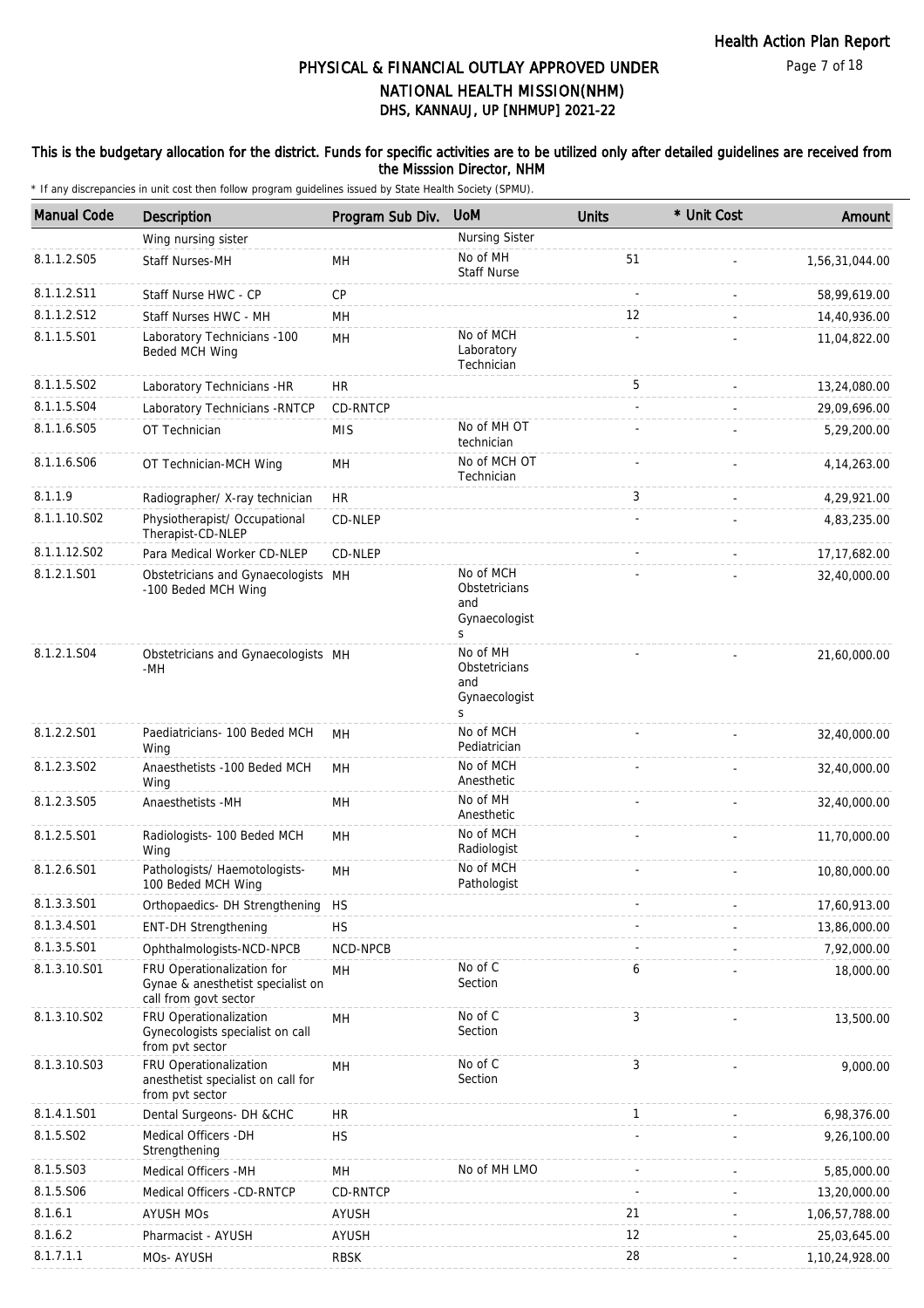### This is the budgetary allocation for the district. Funds for specific activities are to be utilized only after detailed guidelines are received from the Misssion Director, NHM

| <b>Manual Code</b>      | <b>Description</b>                                         | Program Sub Div. UoM |                                | <b>Units</b>   | * Unit Cost | Amount        |
|-------------------------|------------------------------------------------------------|----------------------|--------------------------------|----------------|-------------|---------------|
| 8.1.7.1.2.S02           | MOs-Dental MO/ BDS                                         | <b>RBSK</b>          |                                | $\overline{4}$ |             | 28,54,320.00  |
| 8.1.7.1.3               | <b>Staff Nurse</b>                                         | <b>RBSK</b>          |                                | 9              |             | 30,27,456.00  |
| 8.1.7.1.4               | <b>ANM</b>                                                 | <b>RBSK</b>          |                                | $\overline{7}$ |             | 8,80,956.00   |
| 8.1.7.1.5.S01           | Para Medical Worker                                        | <b>RBSK</b>          |                                | 14             |             | 33,90,912.00  |
| 8.1.7.1.5.S02           | Pharmacists                                                | <b>RBSK</b>          |                                | 2              |             | 3,77,998.00   |
| 8.1.8.1                 | <b>Medical Officers</b>                                    | CH                   | No. of Mos                     | 1              |             | 3,60,000.00   |
| 8.1.8.2                 | <b>Staff Nurse</b>                                         | CH                   | No. of SNs                     | $\overline{4}$ |             | 14,35,567.00  |
| 8.1.8.3                 | Cook cum caretaker                                         | <b>CH</b>            | No. of Cook<br>cum Caretaker   | 2              |             | 3,08,551.00   |
| 8.1.8.5                 | Feeding demonstrator for NRC                               | CH                   | No. of FDs                     | $\mathbf{1}$   |             | 3,52,435.00   |
| 8.1.9.1.S01             | Paediatrician SNCU-CH                                      | <b>CH</b>            | No. of<br>Peadiatrician        | 3              |             | 72,00,000.00  |
| 8.1.9.3.S01             | Staff Nurse - SNCU/KMC                                     | CH                   | No. of SNs                     | 12             |             | 37,64,016.00  |
| 8.1.9.3.SO <sub>2</sub> | Staff Nurse -NBSU                                          | СH                   | No. of SNs                     | 15             |             | 30,07,433.00  |
| 8.1.9.6.SO2             | Others- SNCU Staff (Ward<br>Aaya/ Cleaner/ Security Guard) | <b>CH</b>            |                                | 9              |             | 16,09,484.00  |
| 8.1.9.6.S03             | Others- SNCU Staff DEO                                     | CН                   | no. of Posts                   | 1              |             | 2,49,046.00   |
| 8.1.12.1                | Mid-level Service Provider                                 | <b>CP</b>            |                                |                |             | 64,79,325.00  |
| 8.1.12.2                | Performance incentive for Mid-<br>level service providers  | CP                   | No. of HWC-<br>CHO             |                | 15,000.00   | 37,91,250.00  |
| 8.1.13.1.S02            | Counsellor -RKSK                                           | <b>RKSK</b>          |                                | 9              |             | 21,89,118.00  |
| 8.1.13.1.S03            | Counsellor - RMNCHA-FW                                     | FP                   | No of<br>Counsellors/m<br>onth | 4              | 15,073.00   | 8,55,871.00   |
| 8.1.13.1.S04            | Counsellor - RNTCP                                         | CD-RNTCP             |                                |                |             | 2,62,000.00   |
| 8.1.13.5                | Audiometrician/ Audiologist-<br>NCD-NPPCD                  | NCD-NPPCD            |                                |                |             | 3,60,000.00   |
| 8.1.13.10               | TBHV-CD-RNTCP                                              | CD-RNTCP             |                                |                |             | 13,39,000.00  |
| 8.1.13.16               | Ophthalmic Assistant/<br>Refractionist NCD-NPCB            | NCD-NPCB             |                                |                |             | 2,34,933.00   |
| 8.1.13.18               | Audiometrics Asstt.NCD-NPPCD                               | NCD-NPPCD            |                                |                |             | 1,80,000.00   |
| 8.1.13.19               | Instructor for Hearing Imapired<br>Children-NCD-NPPCD      | NCD-NPPCD            |                                |                |             | 1,98,450.00   |
| 8.1.13.22.S02           | Cook UPHSSP                                                | <b>HS</b>            |                                |                |             | 3,29,727.00   |
| 8.1.13.22.S03           | Dietician/ Nutritionist UPHSSP                             | <b>HS</b>            |                                |                |             | 4,08,870.00   |
| 8.1.13.22.S04           | Lab Technician UPHSSP                                      | НS                   |                                |                |             | 10,16,516.00  |
| 8.1.13.22.S06           | OT Technician UPHSSP                                       | <b>HS</b>            |                                |                |             | 5,08,258.00   |
| 8.1.13.22.S07           | Rogi Sahayata Kendra Manager                               | QA                   |                                | 2              |             | 5,20,452.00   |
| 8.1.13.22.S09           | <b>Staff Nurse UPHSSP</b>                                  | HS.                  |                                |                |             | 71,39,851.00  |
| 8.1.13.22.S10           | X-Ray Technician UPHSSP                                    | <b>HS</b>            |                                |                |             | 5,08,258.00   |
| 8.1.13.22.S12           | Physiotherapist UPHSSP                                     | <b>HS</b>            |                                |                |             | 2,90,902.00   |
| 8.1.13.22.S13           | Rogi Sahayata Kendra Operator                              | QA                   |                                | 2              |             | 3,41,653.00   |
| 8.1.13.22.S14           | Ward Aaya/Boy UPHSSP                                       | <b>HS</b>            |                                |                |             | 26,37,822.00  |
| 8.1.14.1.S01            | MO (Blood Bank)                                            | <b>BLOOD CELL</b>    |                                |                |             | 15,89,000.00  |
| 8.1.14.2                | <b>Staff Nurse</b>                                         | <b>BLOOD CELL</b>    |                                |                |             | 3,92,000.00   |
| 8.1.14.4.S02            | Lab Technician (BB)                                        | <b>BLOOD CELL</b>    |                                |                |             | 7,70,000.00   |
| 8.1.14.5.S01            | Others- Counsellor                                         | <b>BLOOD CELL</b>    |                                |                |             | 6,62,000.00   |
| 8.1.14.5.S03            | Others-Lab Attendant                                       | <b>BLOOD CELL</b>    |                                |                |             | 6,49,000.00   |
| 8.1.16.2.S01            | Cold Chain Handlers                                        | RI.                  |                                |                |             | 3, 17, 726.00 |
| 8.1.16.6.S01            | Data Entry Operator BB                                     | <b>BLOOD CELL</b>    |                                |                |             | 3,70,000.00   |
| 8.1.16.7.S02            | Sweeper- NCD- Blood bank                                   | <b>BLOOD CELL</b>    |                                |                |             | 3,68,000.00   |
| 8.1.16.7.S05            | Cleaner -NRC                                               | <b>CH</b>            | no. of Posts                   | 1              |             | 1,78,831.00   |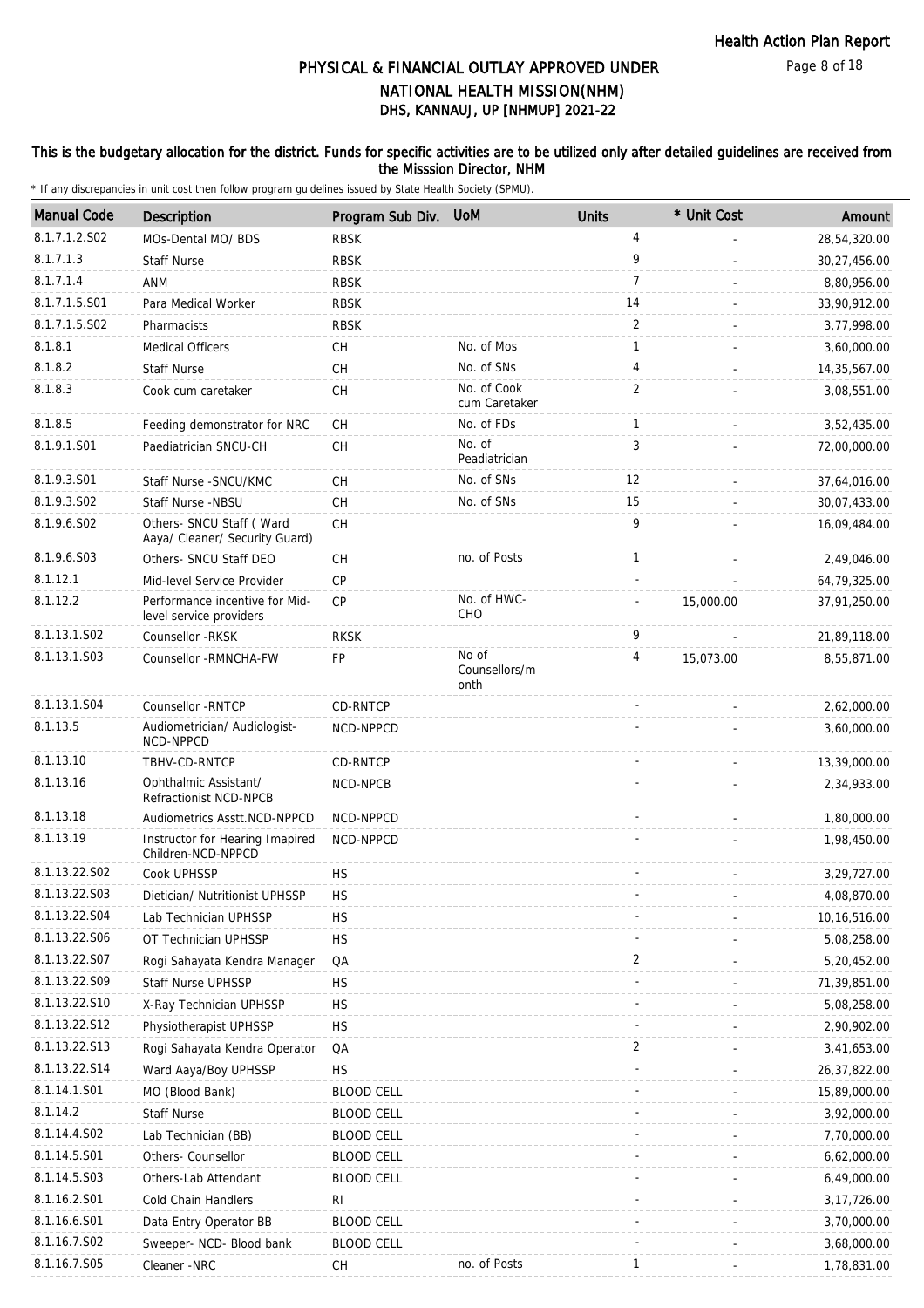### This is the budgetary allocation for the district. Funds for specific activities are to be utilized only after detailed guidelines are received from the Misssion Director, NHM

| <b>Manual Code</b> | <b>Description</b>                                                                           | Program Sub Div. | <b>UoM</b>                      | <b>Units</b> | * Unit Cost  | Amount       |
|--------------------|----------------------------------------------------------------------------------------------|------------------|---------------------------------|--------------|--------------|--------------|
| 8.4.7              | Incentive to provider for PPIUCD<br>services @Rs 150 per PPIUCD<br>insertion                 | <b>FP</b>        | No of Cases                     | 2640         | 150.00       | 3,96,000.00  |
| 8.4.8              | Incentive to provider for PAIUCD FP<br>Services @Rs 150 per PAIUCD<br>insertion              |                  | No of Cases                     | 25           | 150.00       | 3,750.00     |
| 8.4.9              | Team based incentives for<br>Health & Wellness Centers<br>(H&WC Sub Center)                  | <b>CP</b>        | No of HWC                       |              | 11,000.00    | 27,80,250.00 |
| 8.4.10             | Team based incentives for<br>Health & Wellness Centers<br>(H&WC PHC)                         | <b>CP</b>        | No of HWC                       |              | 11,000.00    | 15,58,000.00 |
| 8.4.11             | Incentives under NVHCP for MO, CD-NVHCP<br>Pharmacist and LT                                 |                  |                                 |              |              | 22,200.00    |
| 8.4.12.S01         | HRP identification and follow up MH<br>for ANM                                               |                  | No of HRP                       | 1800         | 200.00       | 3,60,000.00  |
| 8.4.12.S03         | Performance based Incentives to FP<br>RMNCHA Counselors in Family<br>Planning                |                  | No of Cases                     | 175          | 50.00        | 8,750.00     |
| 8.4.12.S04         | RI Cold chain handlers incentive RI                                                          |                  | Lumpsump                        | 9            | 2,400.00     | 2,59,200.00  |
| 9.2.1.1.7          | Training of Staff Nurses/ANMs /<br>LHVs in SBA                                               | Nursing          |                                 | 1            | 10,86,520.00 | 10,86,520.00 |
| 9.2.1.2.4          | Orienation activities on vitamin A CH<br>supplemenation and Anemia<br>Mukta Bharat Programme |                  | No of Batch                     | 17           |              | 59,700.00    |
| 9.2.1.2.20         | Orientation on National<br>Deworming Day                                                     | <b>RKSK</b>      | per participant                 | 64           | 100.00       | 1,28,200.00  |
| 9.2.1.3.2.S01      | Otr.Review/orientation meeting<br>at Block Level for ANM                                     | <b>FP</b>        | No of<br>Orientation<br>meeting | 32           | 1,000.00     | 32,000.00    |
| 9.2.1.3.23         | Training of Medical officers<br>(Injectible Contraceptive<br>Trainings)                      | <b>FP</b>        | No of Batch                     | $\mathbf{1}$ | 41,800.00    | 41,800.00    |
| 9.2.1.3.24         | Training of AYUSH doctors<br>(Injectible Contraceptive<br>Trainings)                         | <b>FP</b>        | No of Batch                     | $\mathbf{1}$ | 22,800.00    | 22,800.00    |
| 9.2.1.3.25         | Training of Nurses (Staff<br>Nurse/LHV/ANM) (Injectible<br>Contraceptive Trainings)          | FP               | No of Batch                     | $\mathbf{1}$ | 35,800.00    | 35,800.00    |
| 9.2.1.3.27.S01     | FP-LMIS training-Urban Staffs<br>and others                                                  | <b>FP</b>        |                                 | $\mathbf{1}$ | 46,900.00    | 46,900.00    |
| 9.2.1.3.27.S02     | FP-LMIS training- ASHA Sangni<br>Refresher                                                   | <b>FP</b>        |                                 | 2            | 4,900.00     | 9,800.00     |
| 9.2.1.4.13.C       | Any other (please specify) Kishor RKSK<br>Swasyhya Manch                                     |                  | No of Events                    | 18           | 5,000.00     | 90,000.00    |
| 9.2.1.7.1.S01      | Training under Immunisation-<br><b>CCH</b>                                                   | R <sub>1</sub>   | Lumpsump                        |              |              | 32,600.00    |
| 9.2.1.7.1.S02      | Training under Immunisation-<br>Data Handler                                                 | R <sub>l</sub>   | Lumpsump                        |              |              | 4,000.00     |
| 9.2.1.7.1.S03      | Training under Immunisation-<br><b>Health Worker</b>                                         | R <sub>1</sub>   | Lumpsump                        |              |              | 3,69,600.00  |
| 9.2.2.6.3          | Kayakalp Trainings                                                                           | QA               | <b>Districts</b>                | $\mathbf{1}$ | 33,000.00    | 33,000.00    |
| 9.2.2.7.2          | Training cum review meeting for<br>HMIS & MCTS at District level                             | <b>MIS</b>       | No of<br>Participants           |              |              | 41,580.00    |
| 9.2.2.7.3          | Training cum review meeting for MIS<br>HMIS & MCTS at Block level                            |                  | No of<br>Participants           |              |              | 1,41,600.00  |
| 9.2.2.8.2          | Multi-skilling of ASHA, MPW ay<br>HWCs (SHC & PHC)                                           | СP               | Lumpsump                        |              |              | 10,00,000.00 |
| 9.2.2.8.5.S01      | Training of MPW and Asha                                                                     | CP               |                                 |              |              | 2,80,000.00  |
| 9.2.2.8.5.S02      | Training of MO and SN                                                                        | CP               |                                 |              |              | 4,90,000.00  |
| 9.2.2.8.5.S03      | Cost of Yoga Sessions                                                                        | CP               |                                 |              |              | 3,30,750.00  |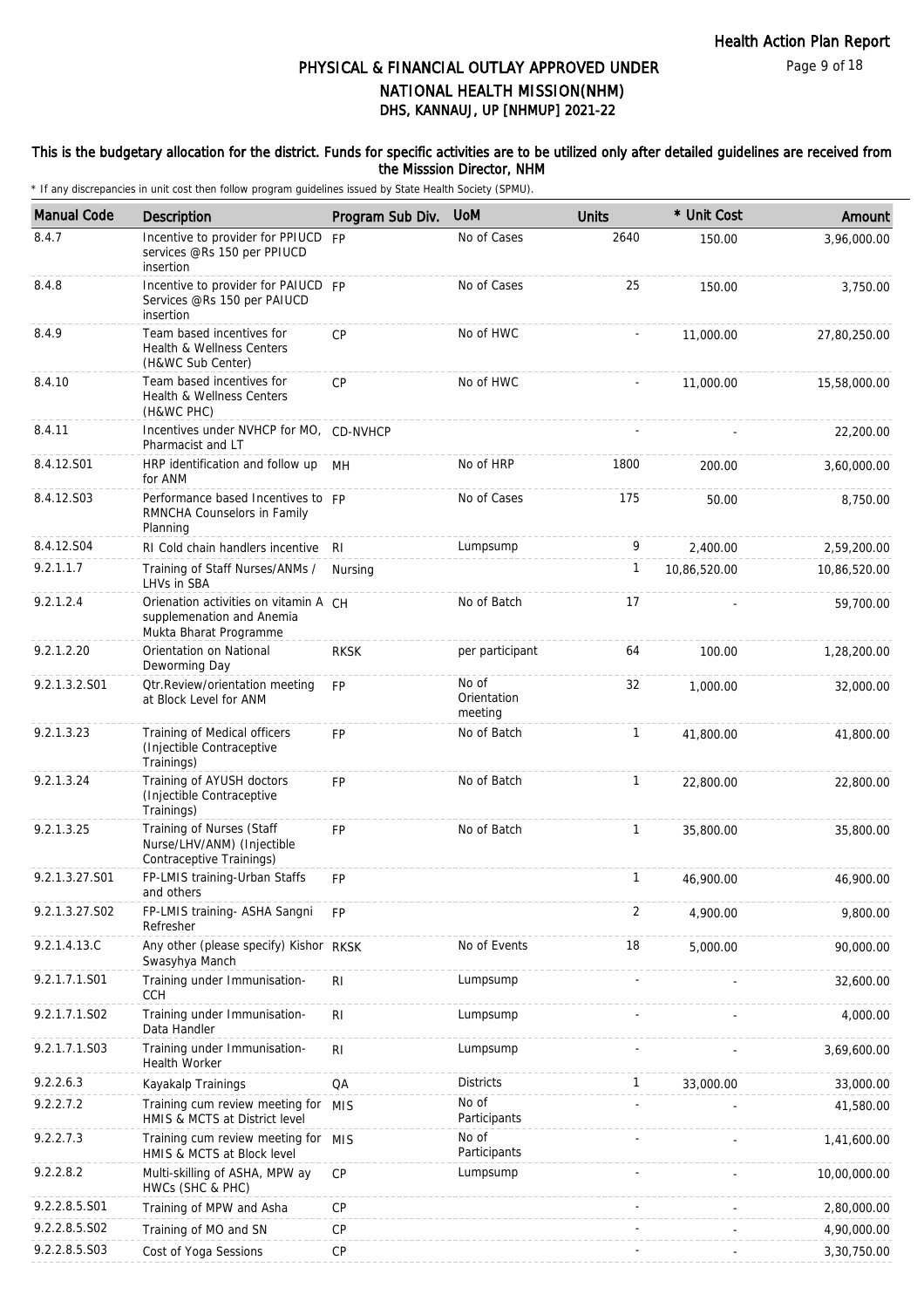### This is the budgetary allocation for the district. Funds for specific activities are to be utilized only after detailed guidelines are received from the Misssion Director, NHM

| <b>Manual Code</b> | Description                                                                                                                           | Program Sub Div. | <b>UoM</b>         | <b>Units</b> | * Unit Cost | Amount        |
|--------------------|---------------------------------------------------------------------------------------------------------------------------------------|------------------|--------------------|--------------|-------------|---------------|
| 9.2.3.1.5          | Data Managers (2days)                                                                                                                 | CD-IDSP          |                    |              |             | 18,400.00     |
| 9.2.3.2.1          | Training / Capacity Building<br>(Malaria)                                                                                             | CD-NVBDCP        |                    |              |             | 33,600.00     |
| 9.5.3.2.6          | Training/sensitization of district<br>level officers on ELF and drug<br>distributors including peripheral<br>health workers (AES/ JE) | CD-NVBDCP        |                    |              |             | 1,99,400.00   |
| 9.2.3.4.1          | Trainings under RNTCP                                                                                                                 | CD-RNTCP         |                    |              |             | 2,10,000.00   |
| 9.2.3.4.2          | CME (Medical Colleges)                                                                                                                | CD-RNTCP         |                    |              |             | 50,000.00     |
| 9.2.3.5.5          | 1 day training of DEO of the<br>Treatment sites (MTC/TCs)                                                                             | CD-NVHCP         |                    |              |             | 3,000.00      |
| 9.2.4.2.1          | Training of PHC Medical Officers,<br>Nurses, Paramedical Workers &<br>Other Health Staff working<br>under NMHP                        | NCD-NMHP         | No of Distrcts     | $\mathbf{1}$ |             | 50,000.00     |
| 9.2.4.3.1          | Training of doctors and staff at<br>DH Level under NPHCE                                                                              | NCD-NPHCE        |                    | $\mathbf{1}$ |             | 40,000.00     |
| 9.2.4.4.1          | Trainings for District Tobacco<br>Control Centre                                                                                      | NCD-NTCP         |                    | $\mathbf{1}$ |             | 1,00,000.00   |
| 9.2.4.5.2          | District NCD Cell                                                                                                                     | NCD-NPCDCS       |                    | $\mathbf{1}$ |             | 2,00,000.00   |
| 9.2.4.9            | Trainings of Medical Officers,<br>Health Workers and Programme<br>officers under NPCCHH                                               | NCD-NPCCHH       |                    | $\mathbf{1}$ |             | 70,000.00     |
| 9.5.29.13.S04.02   | Scaling up Nurse Mentoring<br>Program Honorarium                                                                                      | Nursing          |                    | $\mathbf{1}$ |             | 4,20,000.00   |
| 9.5.29.13.S04.03   | Scaling up Nurse Mentoring<br>Program Yearly TA DA                                                                                    | Nursing          |                    | $\mathbf{1}$ |             | 24,000.00     |
| 9.5.29.13.S04.04   | Scaling up Nurse Mentoring<br>Program Register                                                                                        | Nursing          |                    | $\mathbf{1}$ |             | 2,000.00      |
| 9.2.3.6.1          | Trainings of Medical Officers and CD-NRCP<br>Health Workers under NRCP                                                                |                  |                    |              |             | 48,300.00     |
| 9.1.4.2.S05        | Nurse Mentor                                                                                                                          | Nursing          |                    | $\mathbf{1}$ |             | 6, 16, 235.00 |
| 10.1.1.S01         | Community Base Maternal death<br>Review                                                                                               | <b>MH</b>        | No of CBMDR        | 99           |             | 59,400.00     |
| 10.1.1.S02         | Incentive for 1st Responder<br>Maternal Death                                                                                         | MH               | No of<br>Responder | 30           |             | 30,000.00     |
| 10.1.2             | Child Death Review                                                                                                                    | CH               | No of Distrcts     | $\mathbf{1}$ |             | 6,44,100.00   |
| 10.2.4             | Microfilaria Survey - Lymphatic<br>Filariasis                                                                                         | CD-NVBDCP        |                    |              |             | 50,000.00     |
| 10.2.5             | Monitoring & Evaluation (Post<br>MDA assessment by medical<br>colleges (Govt. & private)/ICMR<br>institutions)                        | CD-NVBDCP        |                    |              |             | 15,000.00     |
| 10.3.1.2           | Sentinel surveillance Hospital<br>recurrent                                                                                           | CD-NVBDCP        |                    |              |             | 1,00,000.00   |
| 11.1.2.4.S01       | Celebration of New Born Care<br>Week                                                                                                  | IEC              | No of Distrcts     |              | 25,000.00   | 25,000.00     |
| 11.1.2.4.S02       | Celebration of Breastfeeding<br>Week                                                                                                  | <b>IEC</b>       |                    |              | 40,000.00   | 40,000.00     |
| 11.2.1.1           | Media Mix of Mid Media/ Mass<br>Media                                                                                                 | <b>IEC</b>       |                    | 9            |             | 50,000.00     |
| 11.1.3.1           | Media Mix of Mid Media/ Mass<br>Media                                                                                                 | <b>IEC</b>       |                    |              |             | 24,000.00     |
| 11.1.3.3           | IEC & promotional activities for<br>World Population Day<br>celebration                                                               | <b>FP</b>        | No of Events       | 9            |             | 1,52,000.00   |
| 11.1.3.4           | IEC & promotional activities for<br>Vasectomy Fortnight celebration                                                                   | <b>FP</b>        | No of Events       | 9            |             | 92,000.00     |
| 11.1.3.6           | Any Other IEC/BCC activities FP                                                                                                       | <b>IEC</b>       |                    |              |             | 14,180.00     |
| 11.1.5.2           | Any other IEC/BCC activities                                                                                                          | <b>RI</b>        | Lumpsump           |              |             | 1,61,100.00   |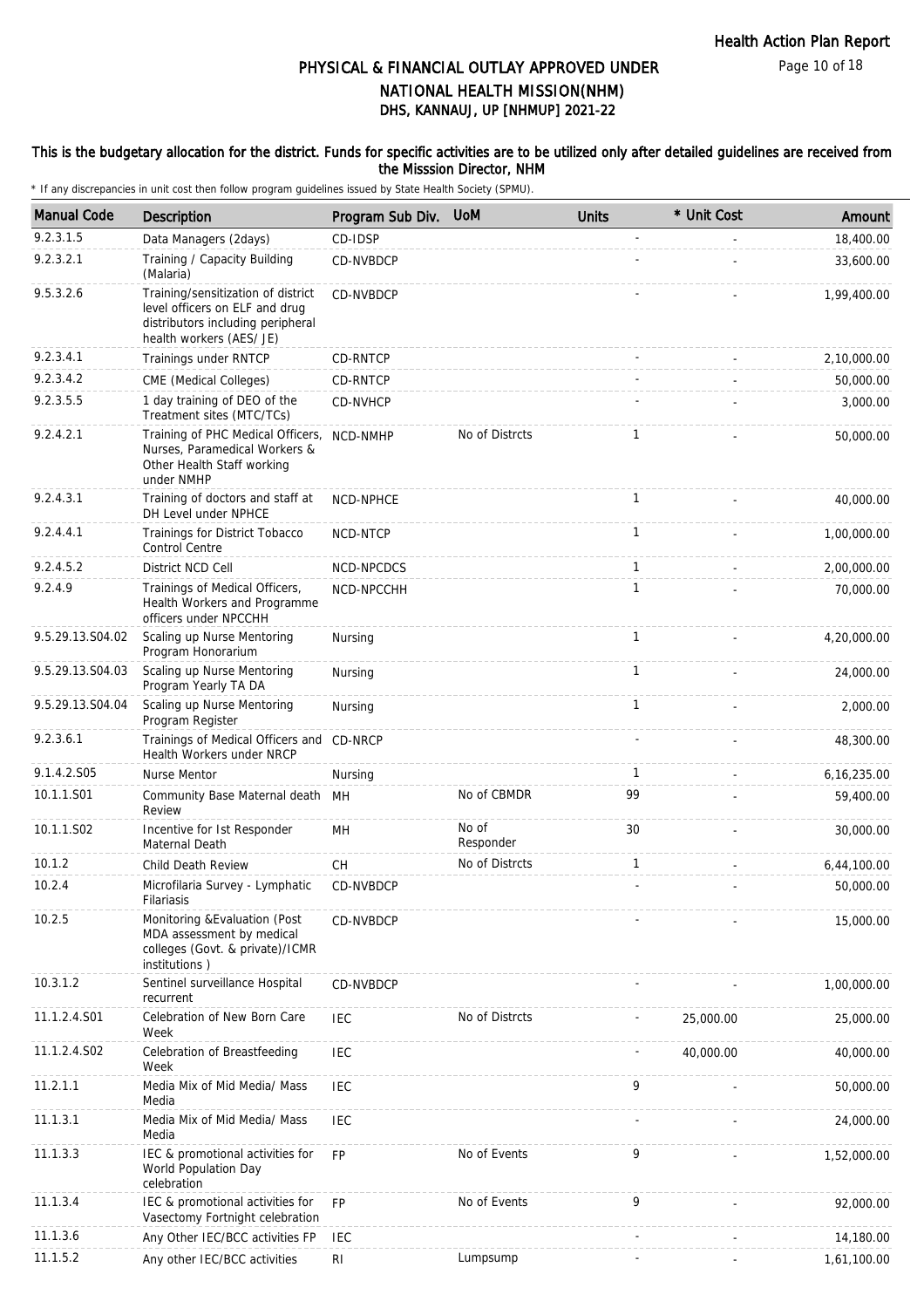### This is the budgetary allocation for the district. Funds for specific activities are to be utilized only after detailed guidelines are received from the Misssion Director, NHM

| <b>Manual Code</b> | Description                                                                                                                                                 | Program Sub Div.  | <b>UoM</b>          | <b>Units</b> | * Unit Cost | Amount       |
|--------------------|-------------------------------------------------------------------------------------------------------------------------------------------------------------|-------------------|---------------------|--------------|-------------|--------------|
|                    | (Wall Painting, Banner & Poster)                                                                                                                            |                   |                     |              |             |              |
| 11.1.6.1.S01       | Creating awareness on declining FP<br>sex ratio issue (PNDT)- Block<br>Level                                                                                |                   | No of Events        | 8            | 10,000.00   | 80,000.00    |
| 11.1.6.1.S02       | Creating awareness on declining FP<br>sex ratio issue (PNDT)- District<br>Level                                                                             |                   | No of Events        | 1            | 25,000.00   | 25,000.00    |
| 11.1.7.1           | Health Education & Publicity for<br><b>NIDDCP</b>                                                                                                           | <b>NCD-NIDDCP</b> | <b>Districts</b>    |              |             | 13,000.00    |
| 11.10.1.S04        | <b>VBD Promotional Activities</b>                                                                                                                           | <b>BLOOD CELL</b> |                     |              |             | 30,000.00    |
| 11.2.4             | IEC activities for Health &<br>Wellness centre (H&WC)                                                                                                       | <b>CP</b>         |                     |              |             | 39,00,000.00 |
| 11.3.4             | IEC/BCC under NRCP: Rabies<br>Awareness and DO'S and Don'ts<br>in the event of Animal Bites                                                                 | CD-NRCP           |                     |              |             | 3,02,062.00  |
| 11.3.6             | IEC/BCC under NVHCP                                                                                                                                         | CD-NVHCP          |                     |              |             | 20,000.00    |
| 11.4.6             | <b>IEC/BCC under NOHP</b>                                                                                                                                   | NCD-NPCDCS        |                     | 1            |             | 5,00,000.00  |
| 11.4.7             | <b>IEC on Climate Sensitive</b><br>Diseases at Block, District and<br>State level - Air pollution, Heat<br>and other relevant Climate<br>Sensitive diseases | NCD-NPCCHH        |                     | 1            |             | 1,00,000.00  |
| 11.2.7.4           | Places covered with hoardings/<br>bill boards/ signage etc.                                                                                                 | <b>IEC</b>        |                     |              | 4,500.00    | 4,32,000.00  |
| 11.2.7.5           | Usage of Folk media such as<br>Nukkad Natak/ mobile audio<br>visual services/ local radio etc.                                                              | <b>IEC</b>        |                     |              |             | 1,44,000.00  |
| 11.2.7.7           | State-level IEC Campaigns/Other IEC<br><b>IEC Campaigns</b>                                                                                                 |                   |                     |              |             | 2,70,000.00  |
| 11.3.1.1           | <b>IEC/BCC for Malaria</b>                                                                                                                                  | CD-NVBDCP         |                     |              |             | 35,000.00    |
| 11.3.1.2           | IEC/BCC for Social mobilization<br>(Dengue and Chikungunya)                                                                                                 | CD-NVBDCP         |                     |              |             | 20,000.00    |
| 11.3.1.4           | Specific IEC/BCC for Lymphatic<br>Filariasis                                                                                                                | CD-NVBDCP         |                     |              |             | 3,87,984.00  |
| 11.3.2.1           | IEC/BCC: Mass media, Outdoor<br>media, Rural media, Advocacy<br>media for NLEP                                                                              | CD-NLEP           |                     |              |             | 98,000.00    |
| 11.3.3.1           | ACSM (State & district)                                                                                                                                     | CD-RNTCP          |                     |              |             | 1,00,000.00  |
| 11.3.3.2           | TB Harega Desh Jeetega<br>Compaign                                                                                                                          | CD-RNTCP          |                     |              |             | 10,000.00    |
| 11.4.2.1           | Translation of IEC material and<br>distribution                                                                                                             | NCD-NMHP          | No of Distrcts      | 1            |             | 4,00,000.00  |
| 11.4.3.2           | Celebration of days-ie<br>International Day for older<br>persons                                                                                            | NCD-NPHCE         |                     | 1            |             | 2,00,000.00  |
| 11.4.4.1           | <b>IEC/SBCC for NTCP</b>                                                                                                                                    | NCD-NTCP          |                     | 1            |             | 7,00,000.00  |
| 11.4.5.2           | <b>IEC/BCC for District NCD Cell</b>                                                                                                                        | NCD-NPCDCS        | No of Distrcts      | 1            |             | 3,00,000.00  |
| 11.4.9.1.1         | <b>IEC for NPPCD</b>                                                                                                                                        | NCD-NPPCD         | Lumpsump            |              |             | 1,00,000.00  |
| 11.2.7.2           | <b>Targeting Naturally Occurring</b><br>Gathering of People/ Health Mela                                                                                    | IEC               |                     |              |             | 5,91,000.00  |
| 12.1.1.1           | Printing of MDR formats                                                                                                                                     | MH                | No of format        | 110          |             | 3,300.00     |
| 12.1.1.2           | Printing of MCP cards, safe<br>motherhood booklets etc.                                                                                                     | MH                | No of MCP<br>card   | 54700        |             | 9,29,900.00  |
| 12.1.1.3           | Printing of labor room registers<br>and casesheets/ LaQshya related<br>printing                                                                             | MH                | No of Case<br>sheet | 28400        |             | 2,84,000.00  |
| 12.1.1.4           | Printing cost for MAA<br>programme                                                                                                                          | <b>CH</b>         | No of Distrcts      | 1            |             | 17,568.00    |
| 12.1.1.5           | Any other (Printing of CAC                                                                                                                                  | FP                | No of format        | 250          |             | 37,500.00    |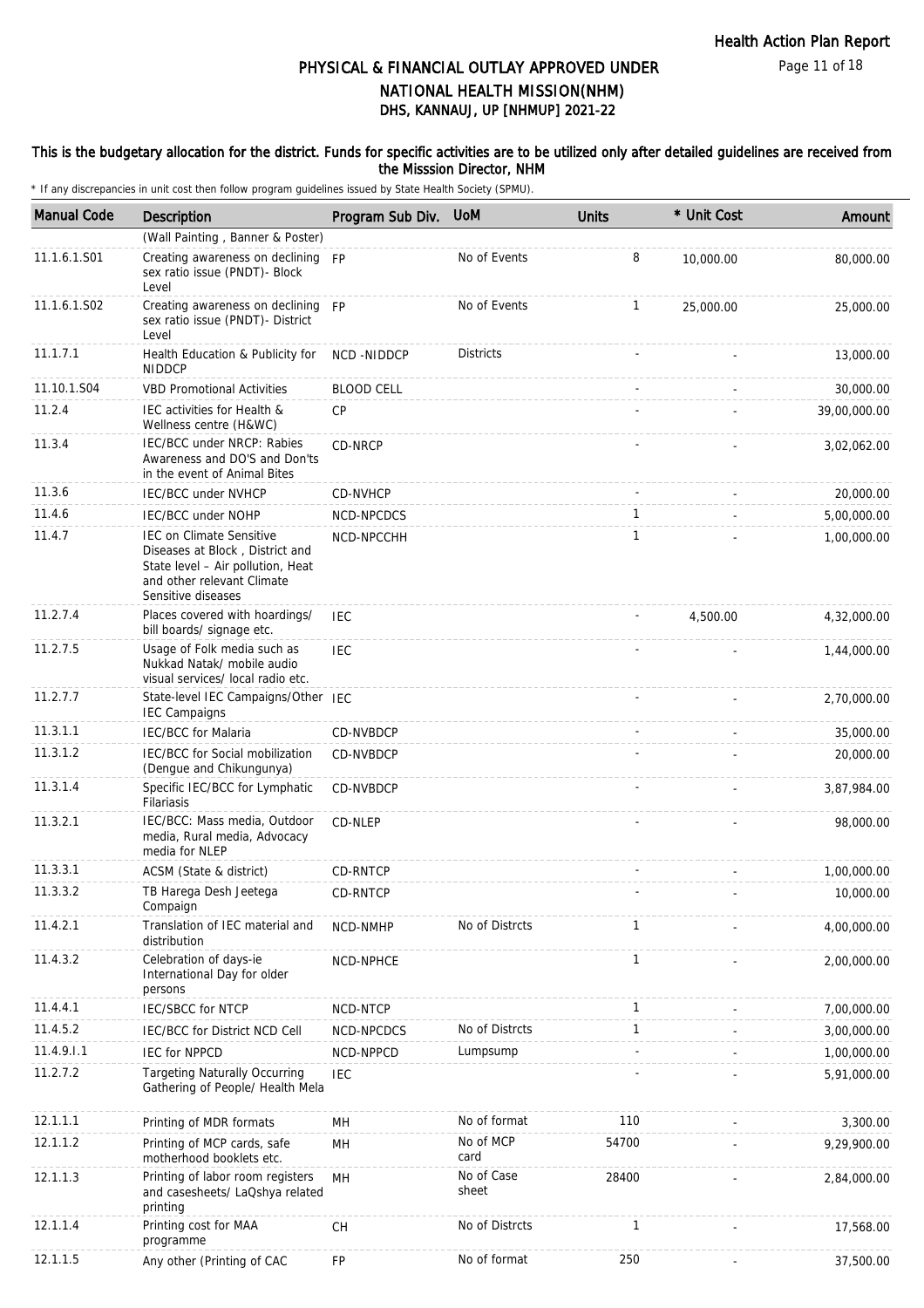### This is the budgetary allocation for the district. Funds for specific activities are to be utilized only after detailed guidelines are received from the Misssion Director, NHM

| <b>Manual Code</b> | Description                                                                                                                                                | Program Sub Div. | <b>UoM</b>                    | <b>Units</b>   | * Unit Cost | Amount       |
|--------------------|------------------------------------------------------------------------------------------------------------------------------------------------------------|------------------|-------------------------------|----------------|-------------|--------------|
|                    | Format)                                                                                                                                                    |                  |                               |                |             |              |
| 12.1.2.4           | Printing of Child Death Review<br>formats                                                                                                                  | <b>CH</b>        | No of format                  | 58650          |             | 29,325.00    |
| 12.1.2.5           | Printing of compliance cards and CH<br>reporting formats for National<br>Iron Plus Initiative-for 6-59<br>months age group and for 5-10<br>years age group |                  | No of Register<br>/ Formats   | $\mathbf{1}$   |             | 19,032.00    |
| 12.1.2.6           | Printing of IEC materials and<br>reporting formats etc. for<br>National Deworming Day                                                                      | <b>RKSK</b>      |                               | 8148           |             | 2,47,790.00  |
| 12.1.2.7           | Printing of IEC Materials and<br>monitoring formats for IDCF                                                                                               | <b>CH</b>        | No of Distrcts                | $\mathbf{1}$   |             | 1,18,000.00  |
| 12.1.2.10          | Printing (SNCU data<br>management)                                                                                                                         | CH               | No of Units                   | $\mathbf{1}$   |             | 1,00,000.00  |
| 12.1.2.11          | Printing of HBNC referral cards<br>and other formats                                                                                                       | <b>CH</b>        | No of format                  | 311631         |             | 1,55,816.00  |
| 12.1.3.3           | Printing of FP Manuals,<br>Guidelines, etc.                                                                                                                | <b>FP</b>        | Lumpsump                      | $\mathbf{1}$   |             | 1,03,985.00  |
| 12.1.6.1           | Printing and dissemination of<br>Immunization cards, tally sheets,<br>monitoring forms etc.                                                                | R <sub>l</sub>   | No of<br><b>Benificieries</b> | 59099          |             | 5,90,990.00  |
| 12.3.4             | Printing for formats/registers<br>under NVHCP                                                                                                              | CD-NVHCP         |                               |                |             | 5,500.00     |
| 12.3.5.1           | Printing of form P,L, S under<br>IDSP progrm                                                                                                               | CD-IDSP          |                               |                |             | 42,640.00    |
| 12.3.6             | Printing fo formats for<br>monitoring and surrveilence<br><b>NRCP</b>                                                                                      | CD-NRCP          |                               |                |             | 45,482.00    |
| 12.2.8.S02         | Printing of Sub Centre and<br><b>VHSNC Register</b>                                                                                                        | <b>CP</b>        |                               |                |             | 1,02,750.00  |
| 12.2.2.1           | Printing of ASHA diary                                                                                                                                     | <b>CP</b>        | No of ASHA &<br>AF            |                |             | 2,84,025.00  |
| 12.2.2.2           | Printing of ASHA Modules and<br>formats                                                                                                                    | CP               | Lumpsump                      |                |             | 45,525.00    |
| 12.2.2.3           | Printing of CBAC format                                                                                                                                    | <b>CP</b>        |                               |                |             | 16,09,150.00 |
| 12.2.3.1           | Printing of cards for screening of BLOOD CELL<br>children for hemoglobinopathies                                                                           |                  | Lumpsump                      |                |             | 50,000.00    |
| 12.2.4.1           | Printing of HMIS Formats                                                                                                                                   | <b>MIS</b>       | Lumpsump                      |                |             | 40,632.00    |
| 12.2.4.3           | Printing of MCTS follow-up<br>formats/ services due list/ work<br>plan                                                                                     | <b>MIS</b>       | No of ASHA                    | 1492           |             | 53,708.00    |
| 12.2.5.1           | Printing Activites for Ayushman<br>Bharat H&WC                                                                                                             | <b>CP</b>        | No.of Register                |                |             | 15,000.00    |
| 12.3.1.1           | Printing of forms/registers for<br>Lymphatic Filariasis                                                                                                    | CD-NVBDCP        |                               |                |             | 1,05,024.00  |
| 12.3.1.3           | Printing of recording and<br>reporting forms/registers for<br>Malaria                                                                                      | CD-NVBDCP        |                               |                |             | 25,000.00    |
| 12.3.2.1           | Printing works                                                                                                                                             | CD-NLEP          |                               |                |             | 25,000.00    |
| 12.3.3.1           | Printing (ACSM)                                                                                                                                            | CD-RNTCP         |                               |                |             | 2,40,000.00  |
| 12.3.3.2           | Printing                                                                                                                                                   | CD-RNTCP         |                               |                |             | 1,90,000.00  |
| 12.4.4.1           | Printing of Challan Books under<br><b>NTCP</b>                                                                                                             | NCD-NTCP         |                               | $\mathbf{1}$   |             | 21,000.00    |
| 12.4.5.1           | Patient referral cards at PHC<br>Level                                                                                                                     | NCD-NPCDCS       | No of PHC                     | $\mathbf{1}$   |             | 92,500.00    |
| 12.4.5.2           | Patient referral cards at Sub-<br>centre level                                                                                                             | NCD-NPCDCS       |                               |                |             | 2,35,000.00  |
| 13.2.1             | Assessments                                                                                                                                                | QA               | No of Units                   |                | 8,000.00    | 16,000.00    |
| 13.2.2             | Kayakalp Awards                                                                                                                                            | QA               |                               | $\overline{2}$ |             | 3,00,000.00  |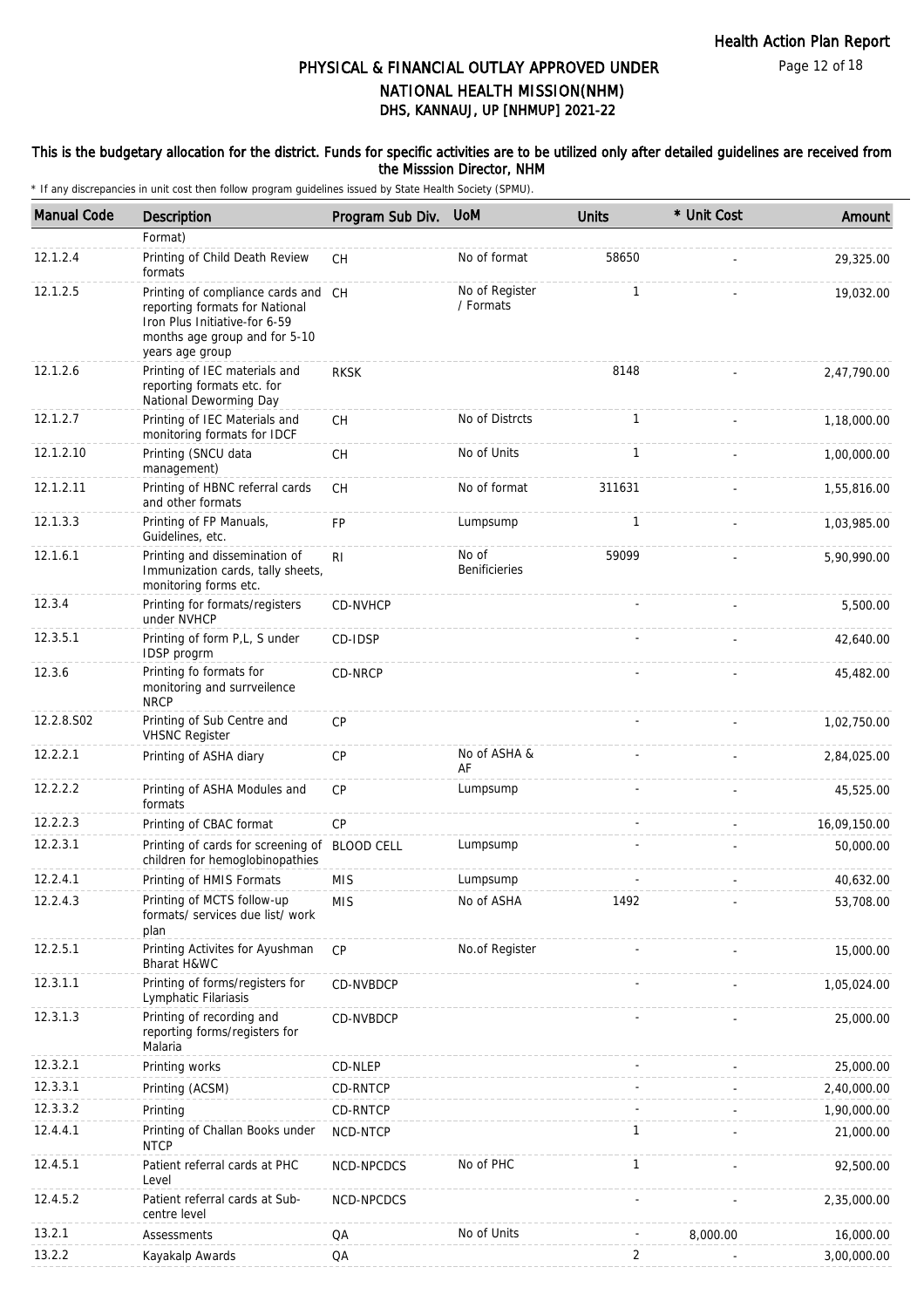### This is the budgetary allocation for the district. Funds for specific activities are to be utilized only after detailed guidelines are received from the Misssion Director, NHM

| <b>Manual Code</b> | <b>Description</b>                                                                                                                 | Program Sub Div. | <b>UoM</b>                              | <b>Units</b> | * Unit Cost | Amount       |
|--------------------|------------------------------------------------------------------------------------------------------------------------------------|------------------|-----------------------------------------|--------------|-------------|--------------|
| 14.1.1.3.S03       | District Logistic Manager                                                                                                          | <b>FP</b>        |                                         | $\mathbf{1}$ |             | 4,63,050.00  |
| 14.2.3.S02         | Implementation of FP-LMIS<br>District-Transportation Cost                                                                          | <b>FP</b>        | Yearly                                  | $\mathbf{1}$ | 74,973.00   | 74,973.00    |
| 14.2.5             | Alternative Vaccine Delivery in<br>other areas                                                                                     | R <sub>l</sub>   | No of Session                           | 22752        | 90.00       | 20,47,680.00 |
| 14.2.6             | POL for vaccine delivery from<br>State to district and from district<br>to PHC/CHCs                                                | R <sub>l</sub>   | <b>Districts</b>                        | $\mathbf{1}$ | 2,00,000.00 | 2,00,000.00  |
| 14.2.7             | Cold chain maintenance                                                                                                             | <b>RI</b>        | No of Points                            |              |             | 29,000.00    |
| 14.2.11            | Vehicle Hiring (NTEP)                                                                                                              | CD-RNTCP         |                                         |              |             | 80,000.00    |
| 14.2.13            | Sample transportation cost<br>under NVHCP                                                                                          | CD-NVHCP         |                                         |              |             | 12,000.00    |
| 14.2.14.S01        | Other Oprational Cost for State,<br>Regional and District Drug Ware<br>Houses                                                      | -RI              |                                         |              |             | 10,22,148.00 |
| 15.4.2             | Reimbursement for cataract<br>operation for NGO and Private<br>Practitioners                                                       | NCD-NPCB         | No of Cases                             |              |             | 34,09,200.00 |
| 15.3.3.3           | Private Provider Incentive                                                                                                         | CD-RNTCP         |                                         |              |             | 2,63,200.00  |
| 15.3.1.2           | Inter-sectoral convergence                                                                                                         | CD-NVBDCP        |                                         |              |             | 7,000.00     |
| 16.1.1.1.1         | State                                                                                                                              | <b>PM</b>        |                                         | 27           |             | 8,100.00     |
| 16.1.1.4           | Prepare detailed operational plan RBSK<br>for RBSK across districts<br>(including cost of plan)                                    |                  | No of Block                             | 8            | 500.00      | 4,000.00     |
| 16.1.1.6           | To develop micro plan at sub-<br>centre level                                                                                      | RI.              | No of Sub<br>Centre                     | 191          | 100.00      | 19,100.00    |
| 16.1.1.7           | For consolidation of micro plans<br>at block level                                                                                 | <b>RI</b>        | No of Block                             | 11           | 1,000.00    | 11,000.00    |
| 16.1.1.9           | Others (Laptop and mobility<br>support for Dist. MI&E Officer)                                                                     | <b>MIS</b>       |                                         |              |             | 56,400.00    |
| 16.1.2.1.6         | Review meetings/ workshops<br>under RKSK                                                                                           | <b>RKSK</b>      |                                         | 4            |             | 20,000.00    |
| 16.1.2.1.7         | RBSK Convergence/Monitoring<br>meetings                                                                                            | <b>RBSK</b>      | No of<br>Meetings                       | 3            | 500.00      | 12,000.00    |
| 16.1.2.1.14        | Quarterly review meetings<br>exclusive for RI at district level<br>with Block MOs, CDPO, and<br>other stake holders                | R <sub>l</sub>   | No. of<br>Participants                  | 180          |             | 18,000.00    |
| 16.1.2.1.15        | Quarterly review meetings<br>exclusive for RI at block level                                                                       | <b>RI</b>        | Lumpsump                                |              |             | 34,000.00    |
| 16.1.2.1.16        | <b>IDSP Meetings</b>                                                                                                               | CD-IDSP          |                                         |              |             | 6,000.00     |
| 16.1.2.1.17        | State Task Force, State<br><b>Technical Advisory Committee</b><br>meeting, District coordination<br>meeting (Lymphatic Filariasis) | CD-NVBDCP        |                                         |              |             | 60,000.00    |
| 16.1.2.1.21        | Medical Colleges (Any meetings)                                                                                                    | CD-RNTCP         |                                         |              |             | 10,000.00    |
| 16.1.2.1.22        | Monthly meeting with the<br>hospital staff                                                                                         | NCD-NTCP         |                                         | $\mathbf{1}$ |             | 48,000.00    |
| 16.1.2.1.24        | Sensitization workshop/ Meeting<br>of the State Program Officers<br>and District level Health Officers                             | NCD-NPCCHH       |                                         | 1            |             | 25,000.00    |
| 16.1.2.1.28.S01    | District Level MDR Review<br>Meeting                                                                                               | MН               | No of District<br>level MDR<br>meetings | 6            |             | 18,000.00    |
| 16.1.2.2.3         | State/ District Quality Assurance<br>Unit (Monitoring & Supervision)                                                               | QA               |                                         |              |             | 3,60,000.00  |
| 16.1.2.2.8         | Monitoring & Supervision<br>(Lymphatic Filariasis)                                                                                 | CD-NVBDCP        |                                         |              |             | 60,000.00    |
| 16.1.2.2.12        | District NCD Cell                                                                                                                  | NCD-NPCDCS       |                                         | $\mathbf{1}$ |             | 2,00,000.00  |
| 16.1.2.2.13        | Supervision and Monitoring                                                                                                         | CD-RNTCP         |                                         |              |             | 4,00,000.00  |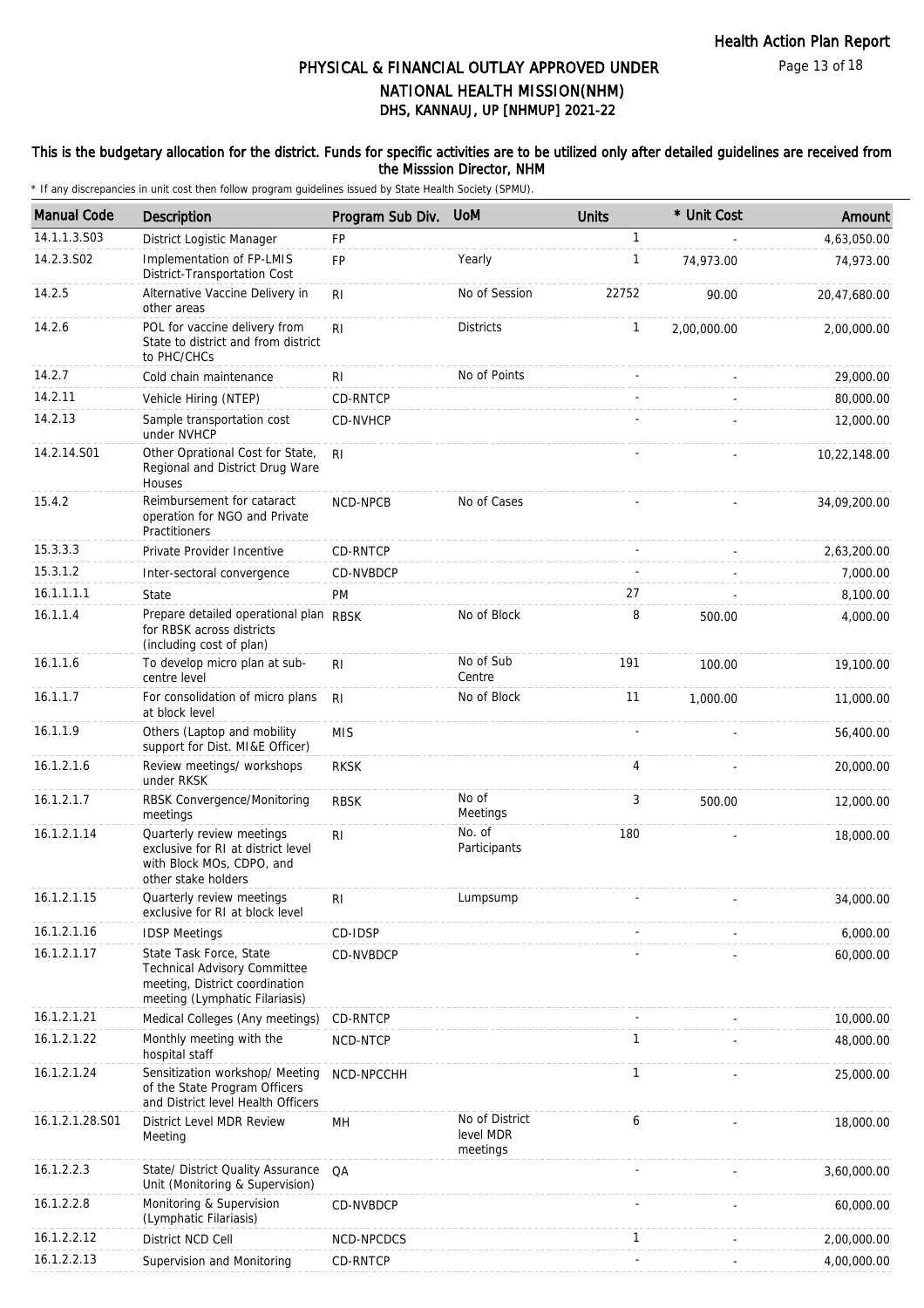Page 14 of 18

# DHS, KANNAUJ, UP [NHMUP] 2021-22 PHYSICAL & FINANCIAL OUTLAY APPROVED UNDER NATIONAL HEALTH MISSION(NHM)

### This is the budgetary allocation for the district. Funds for specific activities are to be utilized only after detailed guidelines are received from the Misssion Director, NHM

| <b>Manual Code</b> | Description                                                                                                                                           | Program Sub Div. | <b>UoM</b>                                              | <b>Units</b> | * Unit Cost | Amount      |
|--------------------|-------------------------------------------------------------------------------------------------------------------------------------------------------|------------------|---------------------------------------------------------|--------------|-------------|-------------|
| 16.1.2.2.16        | Monitoring and Surveillance<br>(review meetings, Travel) under<br><b>NRCP</b>                                                                         | CD-NRCP          |                                                         |              |             | 50,000.00   |
| 16.1.2.S01         | Operational Cost and Mobilty<br>Support for District FPLMIS<br>Managers                                                                               | <b>FP</b>        | <b>Districts</b>                                        | $\mathbf{1}$ |             | 1,20,000.00 |
| 16.1.3.1.1         | Mobility Support for SPMU/State                                                                                                                       | ME               |                                                         |              |             | 54,000.00   |
| 16.1.3.1.2         | Mobility and communication<br>support for RKSK district<br>coordinator/consultant                                                                     | <b>RKSK</b>      | No of Visits                                            | $\mathbf{1}$ | 300.00      | 31,800.00   |
| 16.1.3.1.9         | Mobility support for Rapid<br>Response Team                                                                                                           | CD-NVBDCP        |                                                         |              |             | 60,750.00   |
| 16.1.3.1.13        | Vehicle Operation (POL) (NTEP)                                                                                                                        | CD-RNTCP         |                                                         |              |             | 6,45,000.00 |
| 16.1.3.1.14        | Vehicle hiring (NTEP)                                                                                                                                 | CD-RNTCP         |                                                         |              |             | 5,94,000.00 |
| 16.1.3.1.18.2      | Hiring of Operational Vehicle<br>under NTCP                                                                                                           | NCD-NTCP         |                                                         | 1            |             | 4,80,000.00 |
| 16.1.3.3.1         | PM activities for World<br>Population Day' celebration<br>(Only mobility cost): funds<br>earmarked for district level<br>activities                   | FP               | No of Events                                            | $\mathbf{1}$ | 20,000.00   | 20,000.00   |
| 16.1.3.3.2         | PM activities for Vasectomy<br>Fortnight celebration (Only<br>mobility cost): funds earmarked<br>for district level activities                        | <b>FP</b>        | No of Events                                            | 1            | 5,000.00    | 5,000.00    |
| 16.1.3.3.3.S01     | Mobility Support for District -<br>M&E                                                                                                                | ME               | 02 Taxis hired<br>at Dist. for SS<br>@33000/Vehic<br>le | 24           | 33,000.00   | 7,92,000.00 |
| 16.1.3.3.3.S03     | Mobilty Support for CHO TA/DA                                                                                                                         | CP               | No. of CHO                                              |              | 500.00      | 5,05,500.00 |
| 16.1.3.3.5         | Mobility Costs for ASHA<br>Resource Centre/ASHA<br>Mentoring Group (Kindly Specify)                                                                   | <b>CP</b>        |                                                         |              |             | 10,000.00   |
| 16.1.3.3.7         | Mobility Support for supervision<br>for district level officers.                                                                                      | RI.              | No of Distrcts                                          |              |             | 2,25,000.00 |
| 16.1.3.3.8         | MOBILITY: Travel Cost, POL,<br>etc. during outbreak<br>investigations and field visits for<br>monitoring programme activities<br>at DSU on need basis | CD-IDSP          |                                                         |              |             | 2,70,000.00 |
| 16.1.3.3.9         | Monitoring, Evaluation &<br>Supervision & Epidemic<br>Preparedness (Only Mobility<br>Expenses)                                                        |                  |                                                         |              |             | 1,98,000.00 |
| 16.1.3.3.10        | Travel expenses - Contractual<br>Staff at District level                                                                                              | CD-NLEP          |                                                         |              |             | 25,000.00   |
| 16.1.3.3.11        | Mobility Support: District Cell                                                                                                                       | CD-NLEP          |                                                         |              |             | 1,50,000.00 |
| 16.1.3.3.12        | Medical Colleges (All service<br>delivery to be budgeted under<br>B.30)                                                                               | <b>CD-RNTCP</b>  |                                                         |              |             | 12,000.00   |
| 16.1.3.3.13        | Miscellaneous/ Travel                                                                                                                                 | NCD-NMHP         |                                                         | 1            |             | 5,00,000.00 |
| 16.1.3.3.14        | <b>Enforcement Squads</b>                                                                                                                             | NCD-NTCP         |                                                         | $\mathbf{1}$ |             | 10,000.00   |
| 16.1.3.3.16        | District NCD Cell (TA, DA, POL)                                                                                                                       | NCD-NPCDCS       |                                                         | $\mathbf{1}$ |             | 2,00,000.00 |
| 16.1.3.3.17.S01    | Mission Parivar Vikas Campaign                                                                                                                        | <b>FP</b>        | No of<br>Campaign                                       | 28           | 1,000.00    | 28,000.00   |
| 16.1.3.4.1         | PM activities for World<br>Population Day' celebration<br>(Only mobility cost): funds<br>earmarked for block level<br>activities                      | <b>FP</b>        | No of Events                                            | 8            | 1,000.00    | 8,000.00    |
| 16.1.3.4.2         | PM activities for Vasectomy<br>Fortnight celebration (Only                                                                                            | FP               | No of Events                                            | 8            | 1,000.00    | 8,000.00    |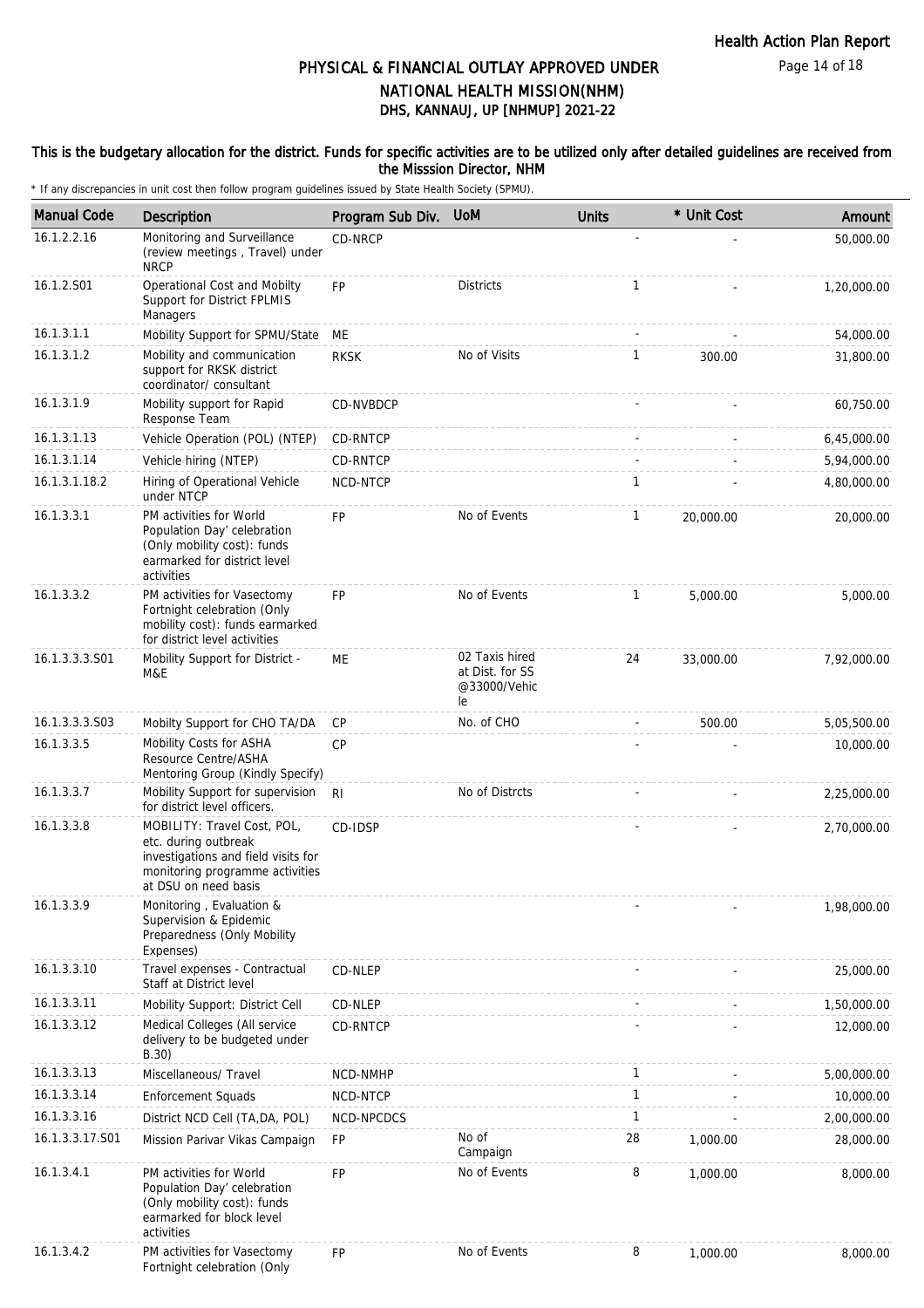### This is the budgetary allocation for the district. Funds for specific activities are to be utilized only after detailed guidelines are received from the Misssion Director, NHM

| <b>Manual Code</b> | <b>Description</b>                                                                                       | Program Sub Div. | <b>UoM</b>                                                      | <b>Units</b> | * Unit Cost | Amount       |
|--------------------|----------------------------------------------------------------------------------------------------------|------------------|-----------------------------------------------------------------|--------------|-------------|--------------|
|                    | mobility cost): funds earmarked<br>for block level activities                                            |                  |                                                                 |              |             |              |
| 16.1.3.4.3.S01     | Mobility for Supportive<br>Supervision At Block Level-M&E                                                | <b>ME</b>        | 01 Taxi hired<br>at Block level<br>for SS<br>@33000/Vehic<br>le |              | 33,000.00   | 31,68,000.00 |
| 16.1.3.4.3.S02     | Mobility Support &<br>Commnication cost for BCPM                                                         | <b>CP</b>        | No. of BCPM                                                     |              | 5,100.00    | 4,89,600.00  |
| 16.1.3.4.5.S01     | Communication Cost for HWC<br>Staff                                                                      | <b>CP</b>        |                                                                 |              |             | 4,21,250.00  |
| 16.1.4.1.1         | JSY Administrative Expenses                                                                              | MH               | As per<br>Deliveries<br>Load                                    |              |             | 17,74,960.00 |
| 16.1.4.1.5         | Office expenses on telephone,<br>fax, Broadband Expenses &<br><b>Other Miscellaneous</b><br>Expenditures | CD-IDSP          |                                                                 |              |             | 1,56,000.00  |
| 16.1.4.1.6         | contingency support                                                                                      | CD-NVBDCP        |                                                                 |              |             | 50,000.00    |
| 16.1.4.1.10        | Office Operation (Miscellaneous)                                                                         | CD-RNTCP         |                                                                 |              |             | 2,37,500.00  |
| 16.1.4.1.11        | Tobacco Cessation Centre (TCC): NCD-NTCP<br><b>Office Expenses</b>                                       |                  |                                                                 | 1            |             | 1,00,000.00  |
| 16.1.4.2.1         | District Quality Assurance Unit<br>(Operational cost)                                                    | QA               |                                                                 |              |             | 4,92,000.00  |
| 16.1.4.2.4         | Office operation & Maintenance - CD-NLEP<br><b>District Cell</b>                                         |                  |                                                                 |              |             | 35,000.00    |
| 16.1.4.2.5         | District Cell - Consumables                                                                              | CD-NLEP          |                                                                 |              |             | 30,000.00    |
| 16.1.4.2.6         | Operational expenses of the<br>district centre: rent, telephone<br>expenses, website etc.                | NCD-NMHP         |                                                                 | $\mathbf{1}$ |             | 10,000.00    |
| 16.1.4.2.8         | District Tobacco Control Cell<br>(DTCC): Misc./Office Expenses                                           | NCD-NTCP         |                                                                 | $\mathbf{1}$ |             | 5,00,000.00  |
| 16.1.4.2.9         | District NCD Cell (Contingency)                                                                          | NCD-NPCDCS       |                                                                 | $\mathbf{1}$ |             | 1,00,000.00  |
| 16.1.4.3.1         | SNCU Data management<br>(excluding HR)                                                                   | <b>CH</b>        | No of Units                                                     | $\mathbf{1}$ | 1.00.000.00 | 60,000.00    |
| 16.1.5.2.1         | Minor repairs and AMC of<br>IT/office equipment supplied<br>under IDSP                                   | CD-IDSP          |                                                                 |              |             | 10,000.00    |
| 16.1.5.2.4         | Vehicle Operation (Maintenance) CD-RNTCP                                                                 |                  |                                                                 |              |             | 18,000.00    |
| 16.1.5.3.1         | PM activities under Micronutrient RI<br>Supplementation Programme                                        |                  | Lumpsump                                                        |              |             | 1,84,000.00  |
| 16.1.5.3.3         | Concurrent Audit system                                                                                  | <b>FD</b>        |                                                                 |              |             | 1,02,000.00  |
| 16.1.5.3.7         | Epidemic preparedness (Dengue<br>& Chikungunya)                                                          | CD-NVBDCP        |                                                                 |              |             | 35,000.00    |
| 16.1.5.3.16.S05    | DPMU Operational Cost                                                                                    | <b>HR</b>        |                                                                 | $\mathbf{1}$ |             | 13,76,220.00 |
| 16.1.5.3.16.S06    | <b>BPMU Oprational Cost</b>                                                                              | <b>HR</b>        |                                                                 | 8            |             | 16,66,944.00 |
| 16.1.5.3.16.S09    | Oprational Cost for RBSK                                                                                 | <b>RBSK</b>      | No of DEIC<br>Manager                                           | $\mathbf{1}$ | 10,000.00   | 10,000.00    |
| 16.1.5.3.16.S10    | Operational cost of RBSK-MHT                                                                             | <b>RBSK</b>      | No of Team                                                      | 16           | 14,000.00   | 2,24,000.00  |
| 16.1.5.3.16.S15    | Office & Administrative Expence<br>for State & District Rabies<br>Program                                | CD-NRCP          |                                                                 |              |             | 12,000.00    |
| 16.1.5.3.16.S18    | Office operational cost & other<br>office expences unedr NPCB                                            | NCD-NPCB         |                                                                 |              |             | 1,00,000.00  |
| 16.1.5.3.16.S22.   | Pol & Opex of DG set of Vaccine<br>Storage at District level & other<br>Cold Chain Point under RI        | RI               | <b>Districts</b>                                                |              | 1,20,000.00 | 1,20,000.00  |
| 16.2.1.S02         | Data Entry Operator                                                                                      | FP               | No of<br>HR/MONTH                                               | $\mathbf{1}$ | 14,071.00   | 2,55,259.00  |
| 16.2.1.S11         | Contigency District PCPNDT Cell FP                                                                       |                  | No of                                                           | $\mathbf{1}$ | 5,000.00    | 5,000.00     |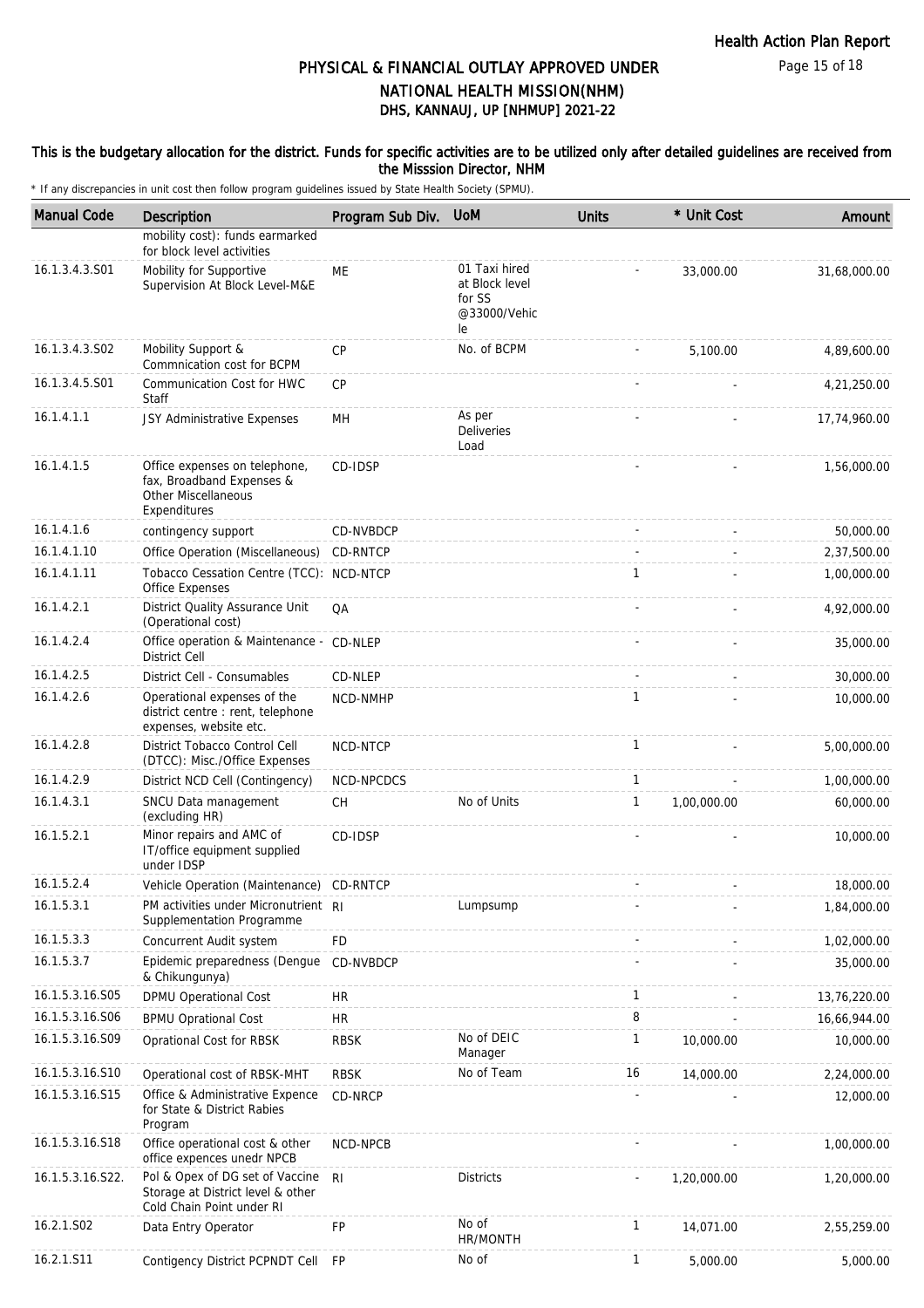### This is the budgetary allocation for the district. Funds for specific activities are to be utilized only after detailed guidelines are received from the Misssion Director, NHM

| <b>Manual Code</b> | Description                                                                      | Program Sub Div. | <b>UoM</b>                      | Units        | * Unit Cost | Amount         |
|--------------------|----------------------------------------------------------------------------------|------------------|---------------------------------|--------------|-------------|----------------|
|                    |                                                                                  |                  | District/Month                  |              |             |                |
| 16.2.2.S03         | District Level Mobility Support<br>for PNDT Team                                 | FP               | No of Distrcts                  | $\mathbf{1}$ | 50,000.00   | 50,000.00      |
| 16.3.2.S01         | Mobility Support for HMIS &<br>MCTS Block Level                                  | <b>MIS</b>       |                                 | 8            |             | 28,800.00      |
| 16.3.3.S01         | Operational cost for HMIS &<br>MCTS-AMC                                          | <b>MIS</b>       |                                 |              |             | 79,200.00      |
| 16.3.3.S02         | Operational cost for HMIS &<br>MCTS-Internet                                     | <b>MIS</b>       |                                 |              |             | 1,14,000.00    |
| 16.3.3.S03         | Operational cost for HMIS &<br>MCTS-Office Expenditure                           | <b>MIS</b>       |                                 |              |             | 1,62,000.00    |
| 16.3.3.S04         | Operational cost for HMIS &<br>MCTS-Recurring Charges for<br><b>ANMOL Tablet</b> | <b>MIS</b>       |                                 | 324          |             | 11,66,400.00   |
| 16.4.2.1.1.S01     | District Programme Manager                                                       | <b>HR</b>        |                                 | $\mathbf{1}$ |             | 6,61,632.00    |
| 16.4.2.1.1.S02     | <b>District Community Process</b><br>Manager                                     | <b>HR</b>        |                                 | $\mathbf{1}$ |             | 5,38,488.00    |
| 16.4.2.1.1.S04     | District Accounts Manager                                                        | <b>HR</b>        |                                 | $\mathbf{1}$ |             | 5,38,488.00    |
| 16.4.2.1.1.S05     | District Data Cum Account<br>Assistant                                           | <b>HR</b>        |                                 | $\mathbf{1}$ |             | 3,67,548.00    |
| 16.4.2.1.1.S06     | DEIC manager                                                                     | <b>RBSK</b>      |                                 | $\mathbf{1}$ |             | 5,02,080.00    |
| 16.4.2.1.1.S09     | Support Staff                                                                    | <b>HR</b>        |                                 | $\mathbf{1}$ |             | 2,00,775.00    |
| 16.4.2.1.1.S11     | District M I & E Officer                                                         | <b>MIS</b>       |                                 |              |             | 1,80,000.00    |
| 16.4.2.1.2.S01     | <b>RKSK Consultant</b>                                                           | <b>RKSK</b>      |                                 | $\mathbf{1}$ |             | 4,82,252.00    |
| 16.4.2.1.2.S02     | District Consultant (MH)                                                         | MН               | No of District<br>Consultant MH | $\mathbf{1}$ |             | 4,80,000.00    |
| 16.4.2.1.2.S04     | District Hospital Quality Manager                                                | QA               |                                 | 2            |             | 10,73,500.00   |
| 16.4.2.1.2.S05     | <b>District Consultant Quality</b><br>Assurance                                  | QA               |                                 | $\mathbf{1}$ |             | 6,08,600.00    |
| 16.4.2.1.8.S01     | Programme cum Admin. Asst.                                                       | QA               |                                 | $\mathbf{1}$ |             | 2,34,915.00    |
| 16.4.2.2.2.S01     | District Epidemiologist-CD-IDSP                                                  | CD-IDSP          |                                 |              |             | 8,78,644.00    |
| 16.4.2.2.2.S02     | District Leprosy Consultant-CD-<br><b>NLEP</b>                                   | CD-NLEP          |                                 |              |             | 5,52,283.00    |
| 16.4.2.2.4.S01     | Sr PMDT-TB HIV Coodinators                                                       | CD-RNTCP         |                                 |              |             | 4,68,846.00    |
| 16.4.2.2.4.S02     | PPM Coordinator-RNTCP                                                            | CD-RNTCP         |                                 |              |             | 4,69,000.00    |
| 16.4.2.2.4.S03     | District Programme Coordinator-<br><b>RNTCP</b>                                  | CD-RNTCP         |                                 |              |             | 5,59,000.00    |
| 16.4.2.2.5.S01     | District Data Manager-CD-IDSP                                                    | CD-IDSP          |                                 |              |             | 3,91,822.00    |
| 16.4.2.2.5.S02     | Statistical Asst. DRTB Centre                                                    | CD-RNTCP         |                                 |              |             | 4,67,000.00    |
| 16.4.2.2.6.S01     | Senior Treatment<br>Supervisor(STS)                                              | CD-RNTCP         |                                 |              |             | 44, 18, 520.00 |
| 16.4.2.2.6.S03     | Senior TB Lab Supervisor(STLS)                                                   | CD-RNTCP         |                                 |              |             | 20,39,520.00   |
| 16.4.2.2.7.S01     | Accountant- Full time                                                            | CD-RNTCP         |                                 |              |             | 3,85,000.00    |
| 16.4.3.1.1.S01     | Block Programme Manager                                                          | HR               |                                 | 8            |             | 32, 34, 624.00 |
| 16.4.3.1.1.S02     | <b>Block Account Manager</b>                                                     | HR               |                                 | 8            |             | 25,64,205.00   |
| 16.4.3.1.1.S03     | <b>Block Community Process</b><br>Manager                                        | <b>CP</b>        |                                 |              |             | 20,95,654.00   |
| 16.4.3.1.9.S03     | Data Entry Operator-HR                                                           | <b>HR</b>        |                                 | $\mathbf{1}$ |             | 2,78,520.00    |
| 16.4.3.1.9.S04     | Data Entry Operator-MCTS OPR<br>820 MIS                                          | <b>MIS</b>       |                                 | 8            |             | 21,09,312.00   |
| 16.4.3.1.9.S05     | Data Entry Operator-MIS<br>Outsource                                             | <b>MIS</b>       |                                 | 9328         |             | 46,638.00      |
| 16.4.3.1.9.S07     | Data Entry Operator-RI                                                           | RI               |                                 |              |             | 2,93,731.00    |
| 16.4.3.1.9.S08     | Data Entry Operator-RNTCP                                                        | CD-RNTCP         |                                 |              |             | 3,65,000.00    |
| 16.4.3.1.9.S11     | Data Entry Operator- CD-IDSP                                                     | CD-IDSP          |                                 |              |             | 20,32,486.00   |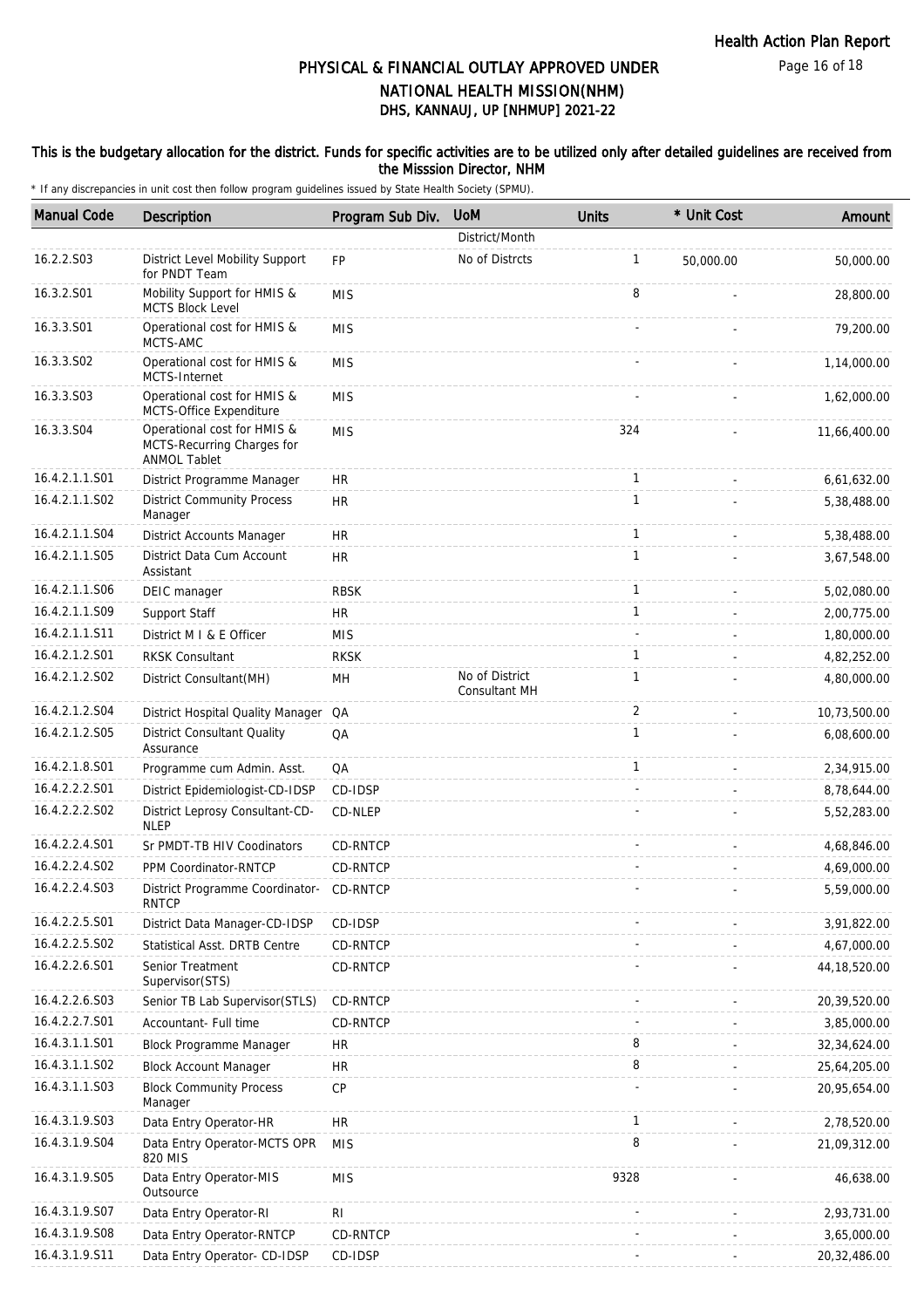Page 17 of 18

# DHS, KANNAUJ, UP [NHMUP] 2021-22 PHYSICAL & FINANCIAL OUTLAY APPROVED UNDER NATIONAL HEALTH MISSION(NHM)

### This is the budgetary allocation for the district. Funds for specific activities are to be utilized only after detailed guidelines are received from the Misssion Director, NHM

| <b>Manual Code</b> | Description                                                                                                     | Program Sub Div. | <b>UoM</b>                                             | <b>Units</b>   | * Unit Cost | Amount       |
|--------------------|-----------------------------------------------------------------------------------------------------------------|------------------|--------------------------------------------------------|----------------|-------------|--------------|
| 16.4.3.1.9.S13     | Data Entry Operator- NBCP-<br><b>District</b>                                                                   | NCD-NPCB         |                                                        | ÷,             |             | 1,60,606.00  |
| 17.2.1             | Telemedicine/ teleconsultation<br>facility under Ayushman Bharat<br>H&WC                                        | <b>CP</b>        |                                                        |                |             | 16,86,000.00 |
| 17.8.S05           | Internet Cost to ASHA & AF at<br><b>HWC</b>                                                                     | <b>CP</b>        | No of ASHA &<br>AF                                     |                | 200.00      | 14,31,000.00 |
| 18.1.4             | Counseling training for Service<br>Provider                                                                     | <b>FP</b>        | No of Batch                                            | $\mathbf{1}$   | 15,400.00   | 15,400.00    |
| U.1.1.1.2          | Support for implementation of<br><b>NVBDCP</b>                                                                  | CD-NVBDCP        |                                                        | $\sim$         |             | 4,16,800.00  |
| U.1.3.1            | Operational Expenses of UPHCs<br>(excluding rent)                                                               | <b>NUHM</b>      | No of UPHC                                             | 3              | 8,000.00    | 2,88,000.00  |
| U.2.2.1            | Mobility support for ANM/LHV                                                                                    | <b>NUHM</b>      | No of ANM                                              | 14             | 500.00      | 84,000.00    |
| U.2.3.1            | <b>UHNDs</b>                                                                                                    | <b>NUHM</b>      | No of ANM                                              | 14             | 1,000.00    | 1,68,000.00  |
| U.2.3.2            | Special outreach camps in<br>slums/ vulnerable areas                                                            | <b>NUHM</b>      | No of UPHC                                             | 3              | 6,500.00    | 1,17,000.00  |
| U.3.1.1.1          | Incentives for routine activities                                                                               | <b>NUHM</b>      | No of ASHA                                             | 14             | 2,000.00    | 3,36,000.00  |
| U.3.1.1.2          | ASHA incentives for Ayushman<br><b>Bharat Health &amp; Wellness</b><br>Centres (H&WC)                           | <b>NUHM</b>      | No of ASHA                                             | 14             | 1,000.00    | 1,68,000.00  |
| U.3.1.1.3.S01      | Incentive for Health Promotion<br>Day for ASHAs                                                                 | <b>NUHM</b>      | No of ASHA                                             | 14             | 200.00      | 33,600.00    |
| U.3.1.1.3.S02      | Incentive for PMMVY for ASHAs                                                                                   | <b>NUHM</b>      | No of<br>Benificary                                    | 196            | 100.00      | 19,600.00    |
| U.3.1.1.3.S03      | Incentive for Dengue and<br>chikenguiniya for ASHAs                                                             | CD-NVBDCP        |                                                        |                |             | 14,000.00    |
| U.3.1.3.1          | Supportive provisions (uniform/<br>awards etc)                                                                  | <b>NUHM</b>      |                                                        | 14             |             | 9,400.00     |
| U.4.1.1.2          | Untied grants to UPHCs Rented<br>Building                                                                       | <b>NUHM</b>      | No of UPHC                                             | 3              | 1,00,000.00 | 3,00,000.00  |
| U.4.1.4            | Untied grants to MAS                                                                                            | <b>NUHM</b>      | No of MASs                                             | 14             | 5,000.00    | 70,000.00    |
| U.5.1.4.           | Rent for UPHC                                                                                                   | <b>NUHM</b>      | No of UPHC                                             | 3              | 17,325.00   | 6,23,700.00  |
| U.6.2.1.1          | Procurement of drugs for AB-<br>H&WCs                                                                           | <b>NUHM</b>      | No of HWC                                              | 3              | 1,30,000.00 | 3,90,000.00  |
| U.6.3.1            | Tablets/ software for IT support<br>of Ayushman Bharat H&WC                                                     | <b>NUHM</b>      |                                                        | 3              |             | 30,000.00    |
| U.8.1.1.1          | ANMs/LHVs UPHC                                                                                                  | <b>NUHM</b>      |                                                        | 14             |             | 29,77,128.00 |
| U.8.1.2.1          | Staff nurse UPHC                                                                                                | <b>NUHM</b>      |                                                        | 7              |             | 20,57,056.00 |
| U.8.1.3.1          | Lab Technicians UPHC                                                                                            | <b>NUHM</b>      |                                                        | 3              |             | 6,24,301.00  |
| U.8.1.4.1          | Pharmacists UPHC                                                                                                | <b>NUHM</b>      |                                                        | 3              |             | 9,58,986.00  |
| U.8.1.8.1.1        | MO at UPHC Full-time                                                                                            | <b>NUHM</b>      |                                                        | 3              |             | 19,80,000.00 |
| U.8.1.10.1         | Other Support staff                                                                                             | <b>NUHM</b>      |                                                        | $\overline{7}$ |             | 11,69,196.00 |
| U.8.4.1            | Performance linked Payment/<br>Team based incentives for<br>Ayushman Bharat Health &<br>Wellness Centres (H&WC) | <b>NUHM</b>      |                                                        | 3              |             | 5,40,000.00  |
| U.12.1             | Printing activities                                                                                             | <b>NUHM</b>      |                                                        | 28             |             | 7,350.00     |
| U.12.2             | Printing activities for H&WC                                                                                    | <b>NUHM</b>      | No of C-Bac<br>form, Reffral<br>Slip, Family<br>Folder | 14             | 10.00       | 56,000.00    |
| U.16.1.3.3         | Mobility support for DPMU                                                                                       | <b>NUHM</b>      |                                                        | $\mathbf{1}$   |             | 1,20,000.00  |
| U.16.1.4.3         | Administrative expenses<br>(including Review meetings,<br>workshops, etc.) for DPMU                             | <b>NUHM</b>      |                                                        | $\mathbf{1}$   |             | 1,80,000.00  |
| U.16.4.2.1.S01     | Urban Health Coordinator                                                                                        | <b>NUHM</b>      |                                                        | $\mathbf{1}$   |             | 5,27,182.00  |
| U.16.4.2.1.S02     | Data Cum Accounts Assistant                                                                                     | <b>NUHM</b>      |                                                        | $\mathbf{1}$   |             | 2,40,000.00  |